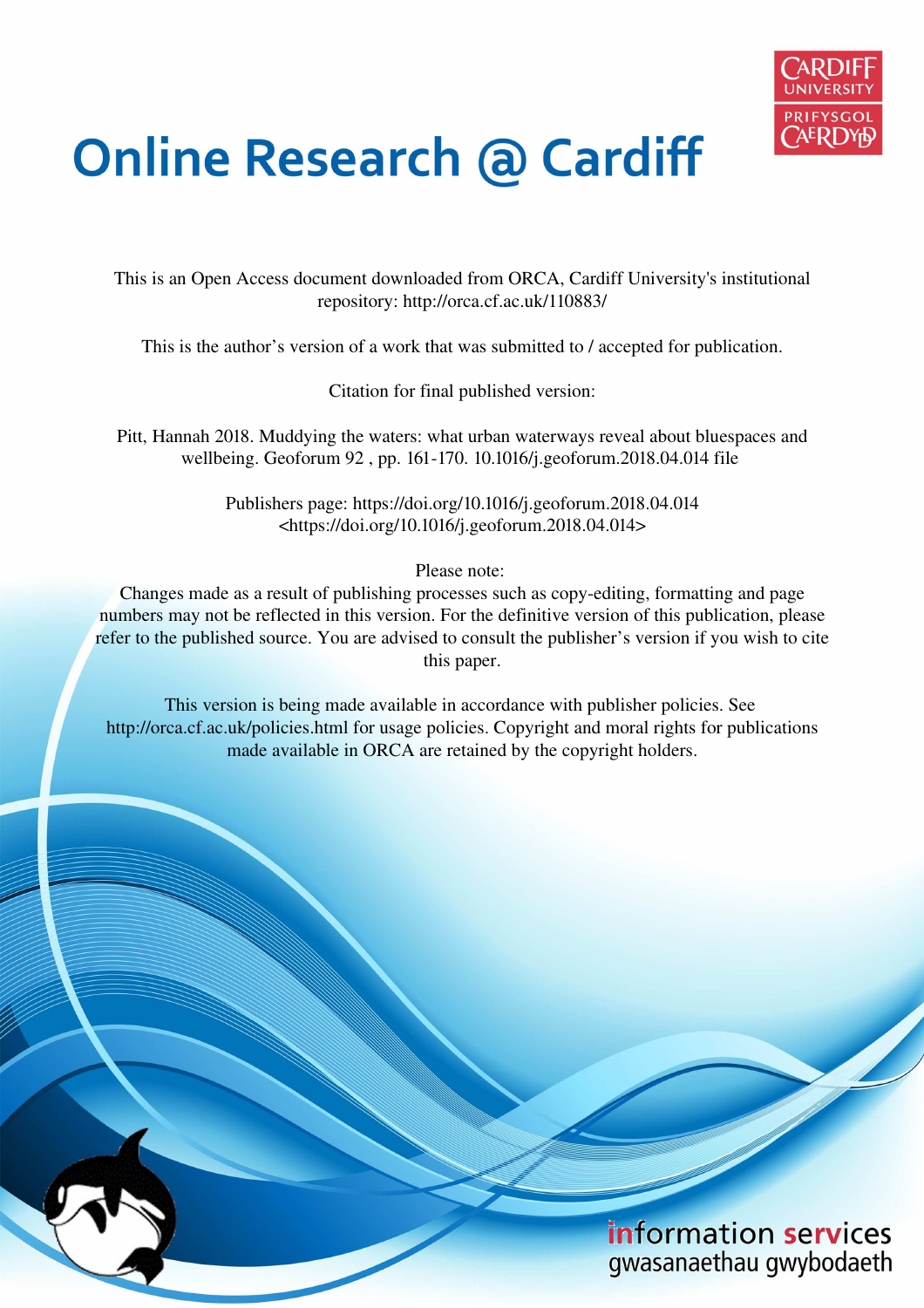## Muddying the waters: What urban waterways reveal about bluespaces and wellbeing.

#### Introducing waterways: therapeutic bluespaces?

Canals can mean all sorts of things, can't they? They can mean holidays, peace, tranquillity, depends on the time of year, doesn't it? Exercise, peace of mind, I mean obviously if you've got kids, a bit dang- it's a little bit more stressful. So yeah it can mean all sorts of things, can't it? I mean obviously, they might be seedy, kind of sinister, depends where they are (adult male, Milton Keynes).

This comment suggests the ambiguous, often contradictory perceptions of the UK's inland waterways. Whether they are dangerous or tranquil depends on time, place and person because an environment's affects depend on how it is experienced (Conradson, 2005; Duff, 2011). Yet certain types of place have long been suggested more likely to have therapeutic effects, with natural environments at the fore (Gesler 2005). A wealth of research considers greenspace's role in promoting health and wellbeing (Rosenberg 2017); in comparison waterscapes are relatively neglected. Health geographers recently put bluespaces - those including visible surface waters - under the spotlight, considering how water enhances wellbeing (Foley and Kistemann, 2015; Völker and Kistemann, 2011a). Categorising spaces as blue identifies them as sharing something distinctive: the presence of water. But what water is and does in these places has not been thoroughly considered, with a tendency to assume it has similar traits everywhere (Strang 2005 & 2014). If water's properties exist through relations it is not everywhere always the same (Alberti, 2014), suggesting a category like bluespace masks diversity. Here I propose thinking in terms of wateriness accounts for this variety, and the relational nature of encounters with water which always depend on person, place and context. Combined with attention to previously neglected waterscapes this highlights the complexity of interactions between watery places and wellbeing, revealing how water's affects can be simultaneously enabling and disabling.

This research contributes insight into variable experiences of bluespaces, including perspectives from people not currently using them, whilst considering environments under-represented in health and human geographies. Inland waterways, navigable rivers or canals, represent engineered and designed water environments rather than 'natural' watercourses. In the UK these were pre-dominantly built for transport to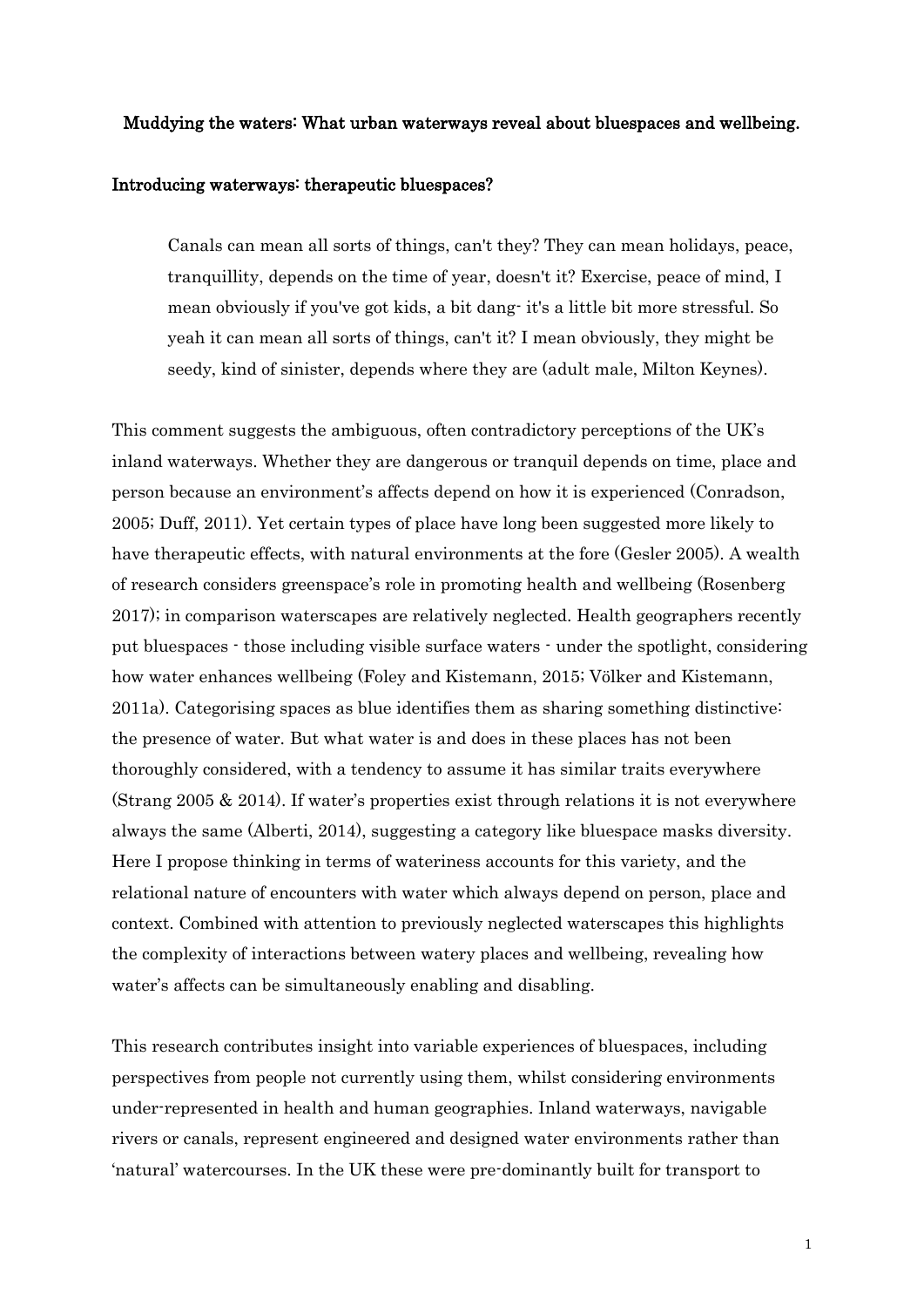support industrialisation during the 18th century. This role was soon taken by railways, prompting the network's steady decline. Neglect left late 20th century waterways as remnants of de-industrialisation associated with blight and dereliction. Many have since featured in urban regeneration schemes, and been re-developed as leisure resources. Since 2012, most waterways in England and Wales are managed by a charity created for the purpose. The Canal and River Trust (CRT) oversees 2000 Km of waterway, associated buildings, museums and nature reserves. These waterscapes are significant public resources, freely accessible for physical recreation, relaxation and travel. In the UK 15% of the population live within 1 Km of a waterway, a figure rising to 100% in some city-regions (CRT, 2017). The network is centred on former industrial heartlands where urban populations and health needs concentrate. Yet accessibility is uneven, with only 31% of people in England and Wales stating they visited a waterway in the last year, and regular users unlikely to be younger or from minority ethnic groups (CRT 2017).

Similar human-designed and neglected urban watercourses flow through European cities (Bonetti et al., 2016; Hijdra et al., 2015; Völker et al., 2016) north America (Buckman, 2016; Haeffner et al., 2017; Tang and Jang, 2010) and beyond (Findlay and Taylor, 2006; Yamashita, 2002). But human geographers have done little to explore current use and value of these networks. The discipline increasingly redresses past neglect of wet places (Anderson and Peters, 2014; Bear and Bull, 2011; Fonstad, 2013), but inland waterways have received little attention (Kaaristo and Rhoden, 2017). In health geography, research into bluespaces is dominated by coastal waters, leaving the wellbeing effects of inland and urban waters unknown. This paper introduces experiences and perceptions of inland waterways to understanding of therapeutic bluespaces, signalling the importance of acknowledging the complex variety of places considered as such. Focusing on urban waterscapes responds to calls for consideration of the full palette of watery-spaces – not blue but brown, grey and green (Foley and Kistemann, 2015). More than expanding the range of places considered, waterways and wateriness raise questions for those concerned with bluespaces' wellbeing potential. Murky, more brown than blue watery environments demonstrate a complexity and ambiguity of relationships to water, finding it attractive and repellent, risky and relaxing. Wateriness celebrated for offering escape and refreshment, might make waterscapes intimidating, deter use, or lessen therapeutic potential.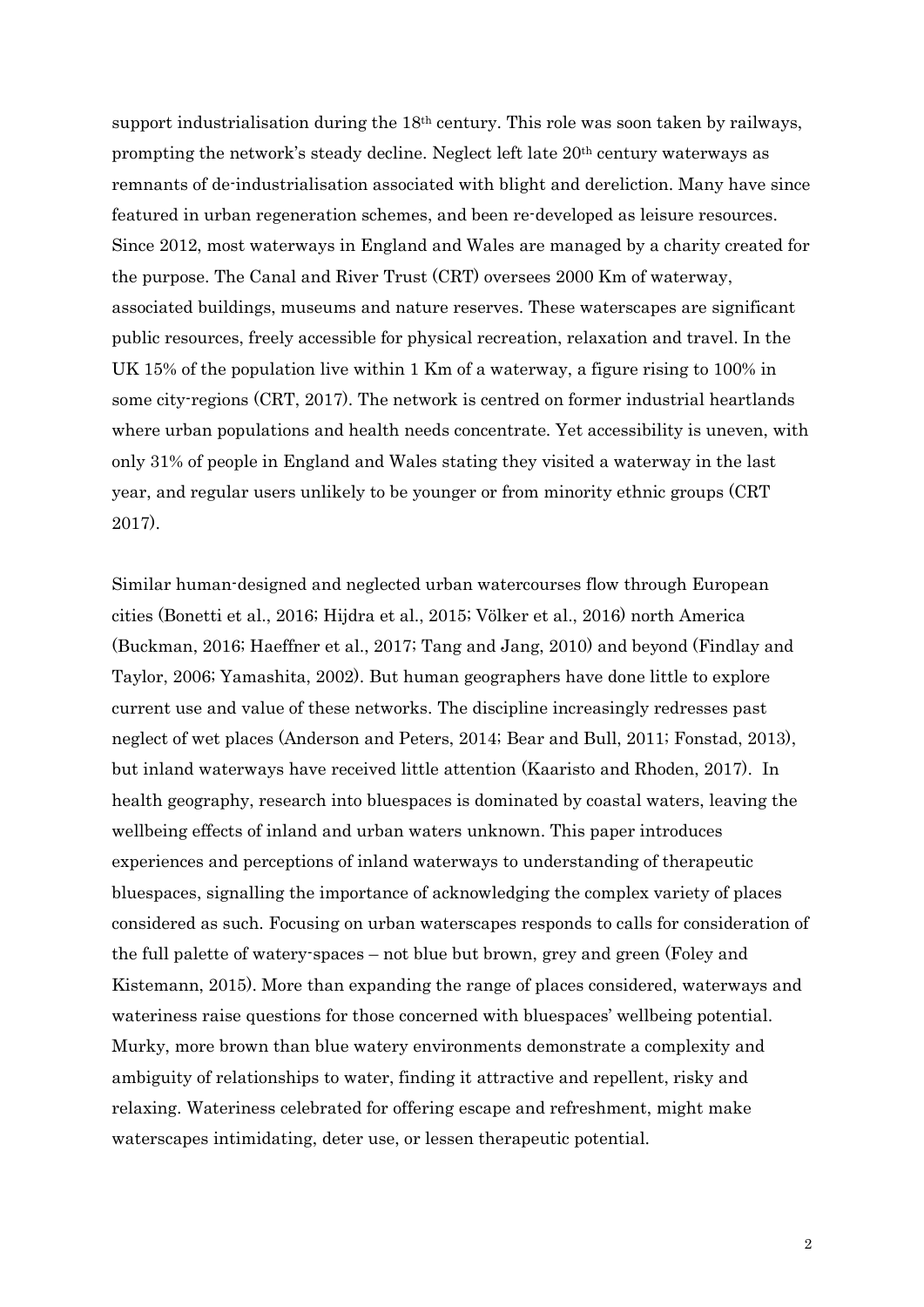This research addresses noted gaps in bluespace research, including attention to barriers to accessibility and variations between types of people (Foley and Kistemann, 2015). Perspectives from people not currently accessing waterways illustrate the multiplicity of experiences of bluespaces, and highlight the importance of understanding exclusion from enabling places (Bell et al, 2018). I conclude that the relationship between bluespaces and wellbeing is less straightforward than previously suggested, muddying the waters. To reduce this turbidity and pursue clarity I argue for closer attention to variations between waterscapes, recommending wateriness is used to attend to how water is experienced and becomes disabling. The next section considers existing knowledge of bluespaces and wellbeing. The empirical study of UK waterways is then introduced, presenting data focused on attitudes to water; enabling and disabling experiences are explored in relation to watery properties. The conclusion reflects on what the wateriness of waterways suggests for future investigations of bluespaces.

## The relationship between bluespaces and wellbeing

Terminology around health and place is notoriously fluid and overlapping (Fleuret and Atkinson, 2007), as environment and wellbeing interact in complex ways (Atkinson et al., 2012). My focus is places' salutogenic effects, how they enhance or promote wellbeing in the broad sense of "healthiness and happiness" (Kearns and Andrews, 2010). Environments with positive health benefits have been described as therapeutic (Williams, 2007), enabling (Duff, 2011), restorative (Milligan and Bingley, 2007) and health-affirming (Wakefield and McMullan, 2005). Foley and Kistemann propose 'healthy bluespace' describes enabling waterscapes and how environments centred on water promote wellbeing (2015). They acknowledge not all water is blue, but their terminology is intentionally broad and aligned with popular imageries of water.

A popular preference for views featuring water was highlighted by Herzog's seminal study (1985). More recent research suggests these preferences continue, with aquatic views favoured in natural and built environments (White, Smith et al., 2010). But water seems to have more than aesthetic value as restoration – stress reduction and mood enhancement – are highly correlated with water (Völker and Kistemann, 2011a). Water's associations with wellbeing endure across history and space (Strang 2005), with Lourdes amongst the first place to be characterised as therapeutic (Gesler, 1996). More mundane environments associated with wellbeing include blue dimensions, for example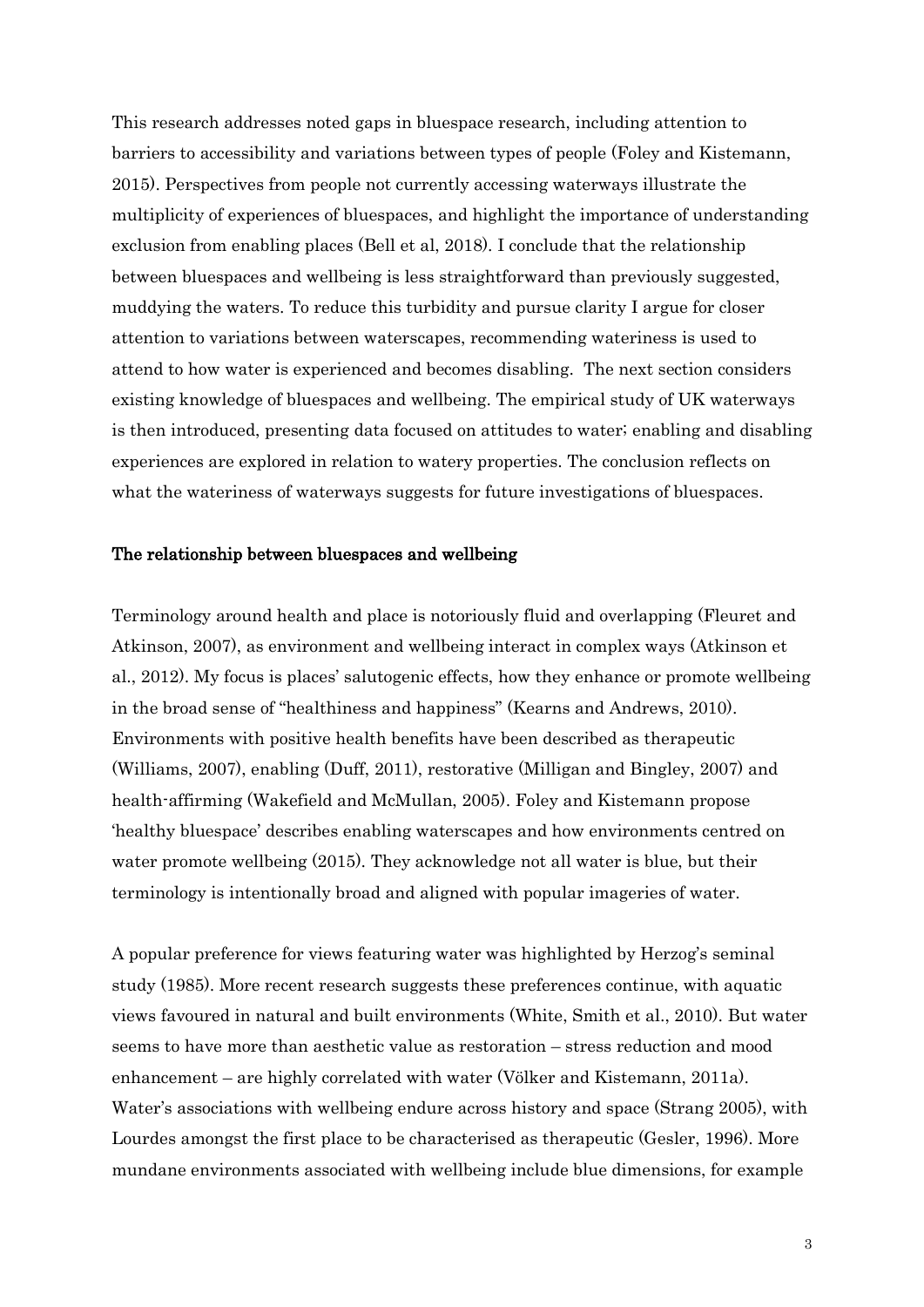beaches (Collins et al., 2007), rivers (Volker and Kistemann 2013), spas (Little 2013) and island communities (Coleman and Kearns 2015). Watery pursuits including swimming (Foley, 2017; Ward, 2017) and surfing (Anderson, 2014) are suggested to have benefits beyond 'dry' physical activity. UK census data shows coastal populations are healthier, particularly benefitting deprived communities which tend to have poorer physical and mental health (Wheeler et al., 2015).

Geography has become more interested in bluespaces and wellbeing (Bell et al., 2017; Foley and Kistemann, 2015; Gascon et al., 2017). Two recent reviews identified associations, but found evidence insufficient and lacking causal explanations (Gascon et al 2015; Völker and Kistemann, 2011). Surveys suggest people appreciate freshwater bluespaces for their wellbeing benefits for similar reasons they value greenspace: social interaction, psychological benefits and physical activity (de Bell et al., 2017). Being able to see sea from an urban home may reduce psychological distress (Nutsford et al., 2016). A study of older city residents found they experienced beaches, rivers and lakes as relaxing and restorative (Finlay et al., 2015). Bluespaces' salutogenic effects seem to combine what people do around water – relax, socialise, physical activity – its sensory qualities, and wider symbolic and cultural significance (Völker and Kistemann, 2013). Living near the sea is suggested to enhance health through increased opportunities for physical activity and the sea's restorative effects (Wheeler et al., 2012). Whilst they have negative dimensions these seem to be outweighed by waterscapes' health enhancing qualities (Lengen, 2015; Völker and Kistemann, 2013).

#### Wellbeing as relational outcome of bluespace experiences

Despite recent attention to healthy bluespaces, evidence for associations with wellbeing remains inadequate (Gascon et al., 2015; Gascon et al., 2017). It is not clear how water promotes wellbeing, why bluespaces seem to have greater enabling power than other greenspaces, or how they become salutogenic (de Bell et al., 2017; Foley and Kistemann, 2015; White et al. 2010). Some research fails to distinguish effects of water from other environmental features (Völker and Kistemann 2011: 450). The four key health benefitting mechanisms attributed to greenspaces (Hartig et al., 2014), have been associated with bluespaces: stress reduction, promoting physical activity, facilitating social interaction and enhanced environmental quality (de Bell et al., 2017; Völker and Kistemann, 2015). But associations do not indicate causality; perhaps people seek water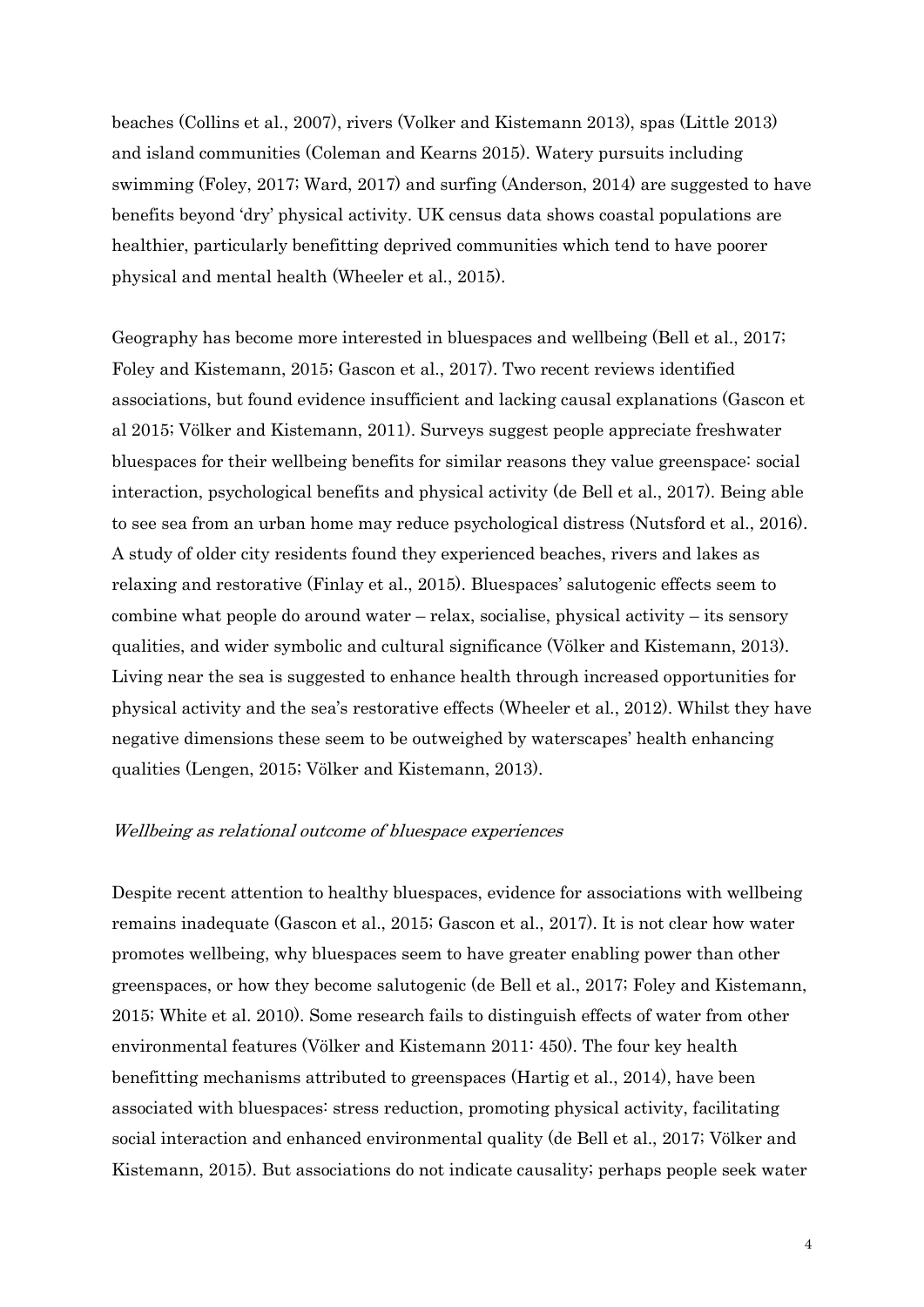because they want to socialise or exercise. Nor do they identify what water contributes beyond the enabling qualities of open spaces and outdoor environments generally.

Water's restorative power has been attributed to appealing aesthetic qualities and sensory experiences (Völker and Kistemann, 2011a). It is associated with fascination (Nordh et al., 2009), being relatively still yet interesting because of movement and luminescence (Völker and Kistemann, 2015). Ripples and flows, particularly when combined with reflective properties seem to encourage contemplation, or the pleasure of sitting and watching (Völker and Kistemann, 2015). Visual effects combined with sounds of water flowing (White et al., 2010), clarity and associations with freshness (Herzog, 1985) are identified contributors to water's positive wellbeing effects. Others suggest it contributes to sense of place through its strong emotional and spiritual significance (Völker and Kistemann, 2011a). But these explanations focus on waterscapes in rural and coastal locations, neglecting negative sensory experiences of water  $\cdot$  the stench of a stagnant pond  $\cdot$  and variations in how they are perceived  $\cdot$  the non-swimmer fearful of rushing torrents.

Geographies of bluespaces risk repeating errors which treated greenspaces rather homogeneously and as having inherent properties (Bell et al 2018; Duff 2011, Milligan and Bingley 2007). Early discussions of therapeutic landscapes regarded them as inherently beneficial, neglecting differences between people's experiences and that places can be simultaneously "healthful and hurtful" (Williams 2007: 2). This reified natural environments, masking which aspects of spaces are enabling, and neglecting active shaping to make places enabling (Duff 2011; Pitt 2014). If greenspaces are scary to some, there is nothing inherently therapeutic about their spatial qualities (Milligan and Bingley 2007). For example, Finlay et al. (2015) found older people in the same city held contrasting attitudes towards bluespaces' therapeutic effects. Conditions which facilitate therapeutic experiences such as control of one's own schedule are variably distributed, hence the need to consider socio-economic factors (Conradson, 2005). Such realisations prompt a relational approach which considers how individuals experience a place which may become therapeutic depending on context: "positive experiences of these places always derive from particular forms of socio-natural engagement. They are not in any sense pre-determined outcomes" (Conradson 2005: 338). Attention shifts to the nature of spatial encounters and dynamics which *may* result in someone feeling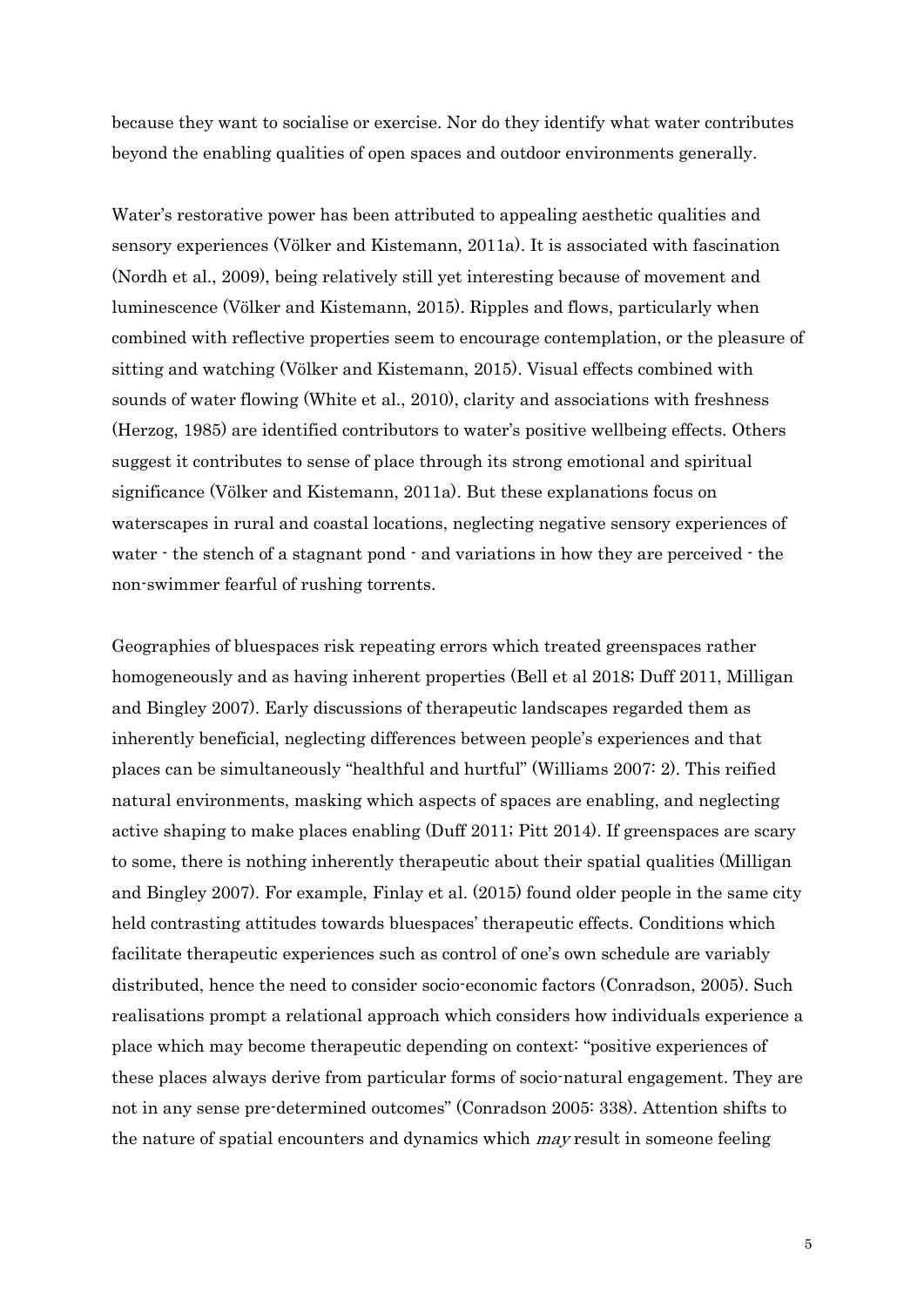enabled, or disabled. Therapeutic places are therefore porous, hybrid and relational with emergent properties which shift over time (Bell et al., 2018).

Understanding enabling experiences requires attention to how outcomes are shaped in specific interactions. For healthy bluespaces the interplay of the space, the activity of being there and its physical and emotional dimensions seem to matter (Foley, 2017). Attention to how people experience bluespaces through activities in, on, and around water suggests strong salutogenic potential arises through co-incidence of four beneficial modes of experience (Foley and Kistemann, 2015). First, is embodied, sensory engagement with water, including immersion. Second are inter-subjective experiences through group interactions in these environments and activities. Then is the experience of movement through physicality and exercise. Fourth, is water's symbolic power through meanings linked to culture and identity. As highlighted in close study of young anglers whose bluespace experiences ease stress, restoration comes from active engagement with water through bodily practices of casting the line, watching and listening (Djohari et al., 2017). The interaction of body, place and activity is enabling; the waterscape is not passive as water's phenomenology makes these particular experiences, and the effects of different types of water are not equal (Djohari et al. 2017; Foley 2017). Studying bluespace experiences like swimming and angling, and water's potentially ambiguous meanings (Lengen 2015), illustrates the need for a relational perspective which recognises that enabling effects are not inevitable but emergent. Landscape experiences are very individualised so a place is rarely inherently restorative or risky (Milligan 2007). Relationships to bluespace are likely to vary at stages in the life course (Thomas, 2015), whilst some are wholly excluded (Bell et al. 2017).

Despite moves to reflect the 'darker' side of therapeutic places (Bell et al. 2018), less positive bluespace experiences are often masked by emphasis on beneficial impacts (Foley and Kearns 2015). None of the 35 studies reviewed by Gascon et al. (2017) addressed negative impacts such as drowning or pollution. Even for swimmers the joy of immersion is attended by the risk of its negative, even dangerous facets; water can disable human movement and is inaccessible for those without suitable physical ability (Foley, 2017). This should prompt attention to contested aspects of therapeutic bluespaces, including risk averse public discourse which emphasises water safety (Foley and Kistemann, 2015). Bluespaces are not un-problematic, for example an urban German river associated with anti-social activity or stressful congestion (Völker and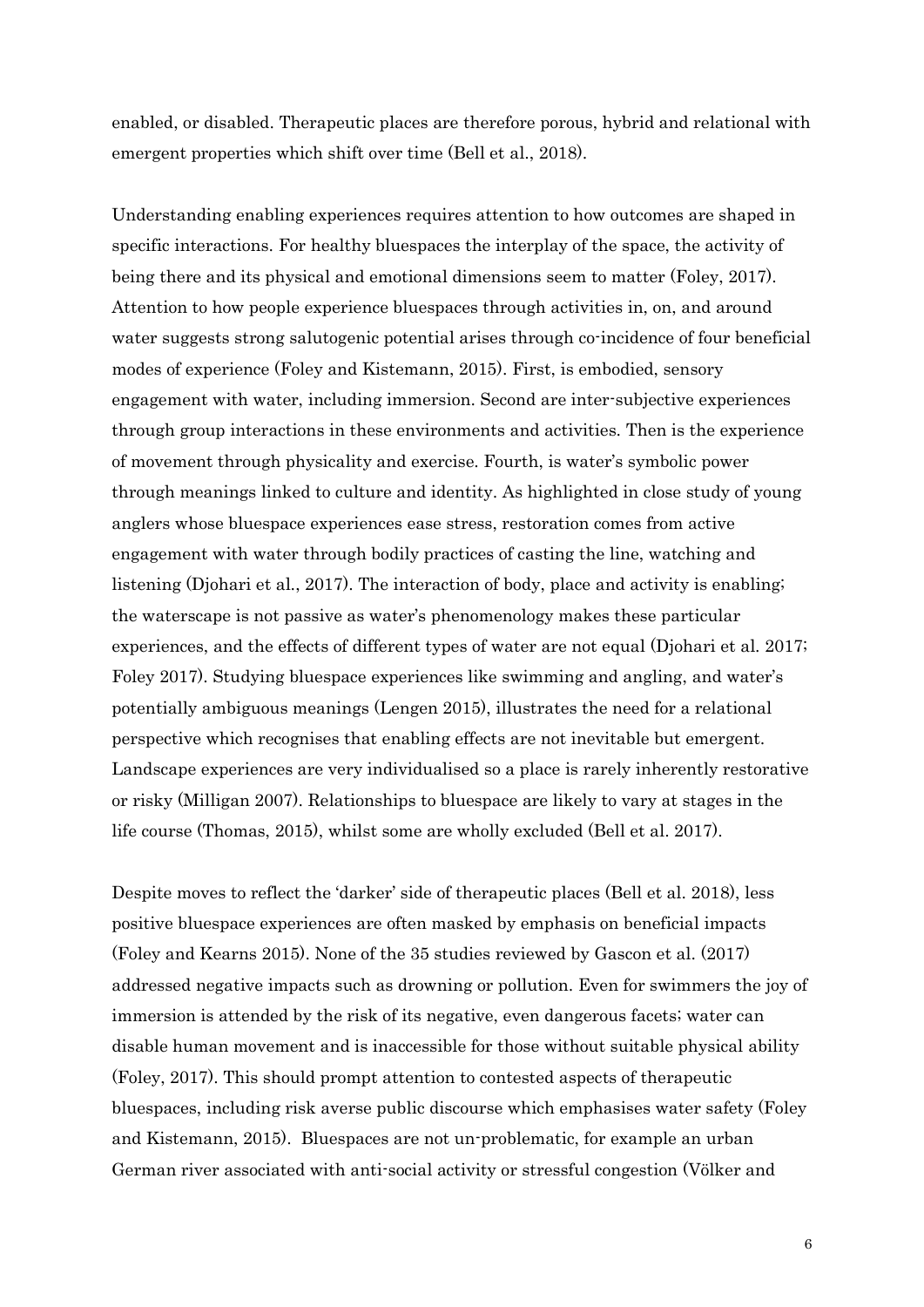Kistemann, 2013). Beaches are risky because of exposure to health issues associated with sunshine (Collins and Kearns 2007). Some older people in Vancouver expressed safety concerns and fears around bluespaces, whilst lack of useful facilities prompted negative experiences (Finlay et al., 2015). Whilst older people enjoyed island life for the sea's continual proximity, it also caused isolation and feeling stuck (Coleman and Kearns, 2015). Although associated with freedom, water carries meanings associated with foreboding, giving it a pervasive ambiguity which cannot easily be termed therapeutic (Lengen, 2015). That waterscapes are unlikely to hold unambiguously positive potential highlights the need to attend to the full complexity of how they are experienced. Exploration of the relationship between bluespace and wellbeing also requires extension in a further dimension – towards a broader range of waterscapes and waters.

#### Varied bluespaces

Relational perspectives acknowledge interaction between person, other people, place and activity as source of enablement (Kearns et al., 2014). This suggests not all water environments are the same, and that certain forms of waterscape may be particularly enabling. For example, natural courses and blue water assumed as cleaner are often pleasing (Völker and Kistemann, 2011a), whilst water in industrial settings can be perceived negatively (Sander and Zhao, 2015). In its white, frozen forms water is particularly hazardous for the less physically mobile (Finlay, 2018). But this variety is under-represented in existing wellbeing studies which feature coastal more than inland waters (Gascon et al., 2017). Rural freshwaters have been considered (Augustin and Cackowski-Campbell, 2011; Coleman and Kearns, 2015), urban ones less so. This follows a pattern of assuming urban environments hold less restorative potential (Karmanov and Hamel 2008), overlooking wellbeing benefits of engineered or urban waters in brown, grey spaces.

As Foley and Kistemann (2015) note, not all water is blue as it comes in "myriad shades and forms (grey, brown, dark, oily, muddy, clear)" (2015: 158). This palette is underexplored, with water too often assumed as blue. But different waters affect people differently, with variable implications for wellbeing. Clear blue water is preferred over tainted brown or stagnant water (Herzog 1985), whilst waterscapes with signs of neglect or anti-social behaviour are found less restorative (Wyles et al., 2016). Living near the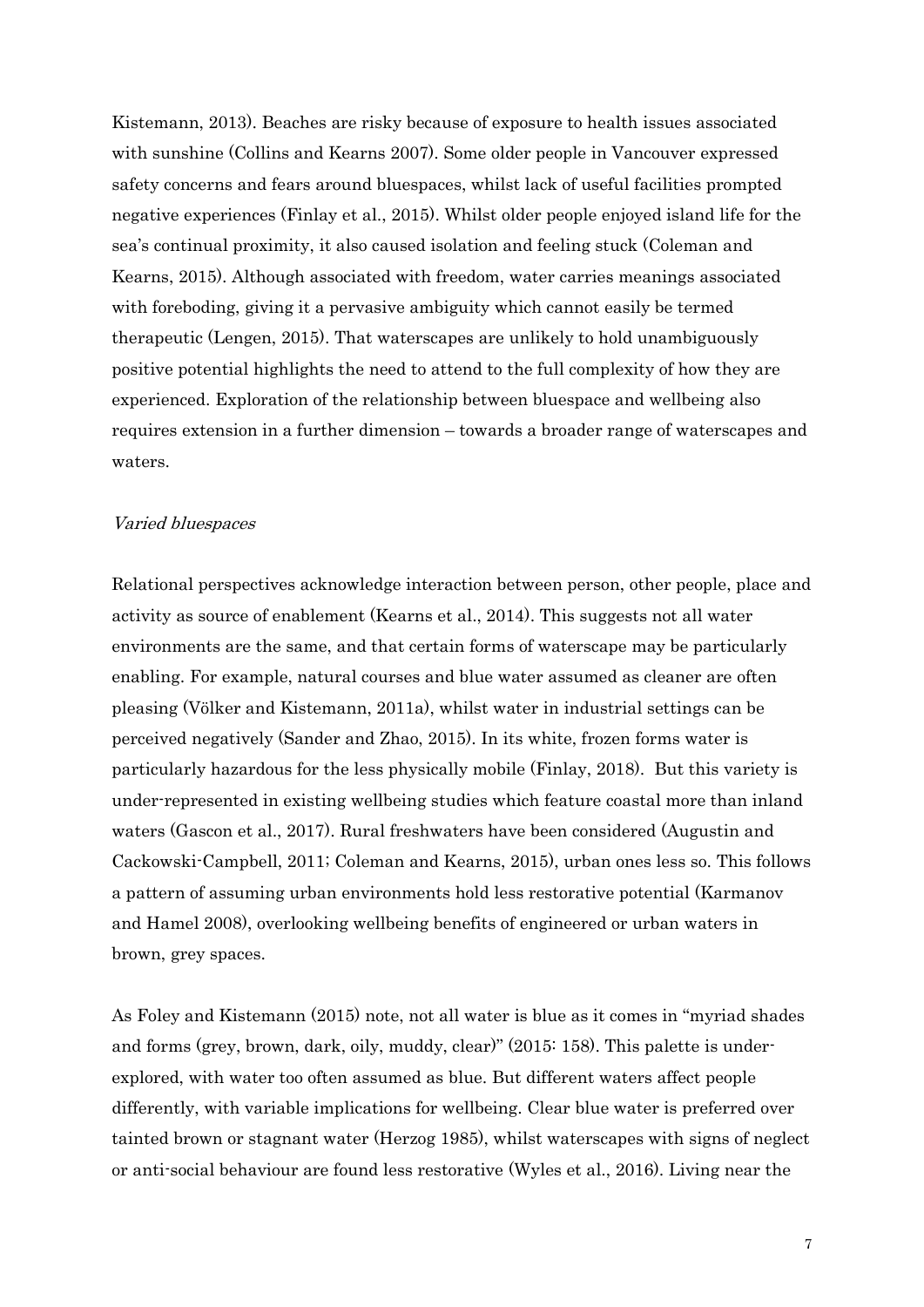sea may have stronger effects on mental health than inland waters (White et al., 2013), making islands particularly potent (Coleman and Kearns, 2015; Kearns et al., 2014). Young people say angling at a swimming pool would not be as beneficial because it is not like a river (Djohari et al., 2017). Such contrasts suggest not only that bluespaces are not inherently therapeutic, but that *water* is not all the same, differing in ways which matter to human experiences.

A small amount of research focused on urban waterscapes identifies differing attitudes according to the waterbody, with those living near rivers more likely than those neighbouring canals to cite them as positive influences on quality of life (Haeffner et al., 2017). Canals seem to be regarded less favourably than other urban bluespaces in terms of visual complexity and amenity (Völker et al., 2016), but such preferences are inconsistent (Bonetti et al., 2016; Haeffner et al., 2017). Regenerated urban waterways can be perceived negatively as pastiche or exclusive, over-writing past landscapes and personal memories (Coles et al., 2013). In urban areas the mere presence of water seems insufficient to promote positive perceptions as preference, usability and accessibility vary according to spatial design and layout (Buckman, 2016). This suggests issues specific to urban waters might affect their potential to enhance wellbeing. There is a need for finer consideration of different waterscapes (Haeffner et al, 2017), including urban ones. Nuanced attention to how urban waters could benefit city residents, and how to enhance their stress-relieving potential is lacking (Karmanov and Hamel, 2008; Völker and Kistemann, 2015). Addressing this is significant given concentrations of disadvantaged populations in urban areas, for whom greater access to therapeutic encounters could be beneficial and help redress environmental injustices.

In summary, existing research lacks qualitative detail of causal processes linking water and wellbeing. Close study of "emotional and experiential responses to bluespace" is needed for insight into how water influences wellbeing, unpicking its influence from other environmental features and salutogenic effects (Völker and Kistemann, 2011b). Secondly, too few studies acknowledge the relationship between bluespace and wellbeing is not straightforward, as negative aspects may accompany or overpower positive potential (Völker and Kistemann 2013). Such contestation is best explored through relational approaches open to the complexity of experiences, attending to the interaction of person, place and context (e.g. Brown et al. 2012). Thirdly, bluespace research has been overly homogenising in the range of places and people considered. Coastal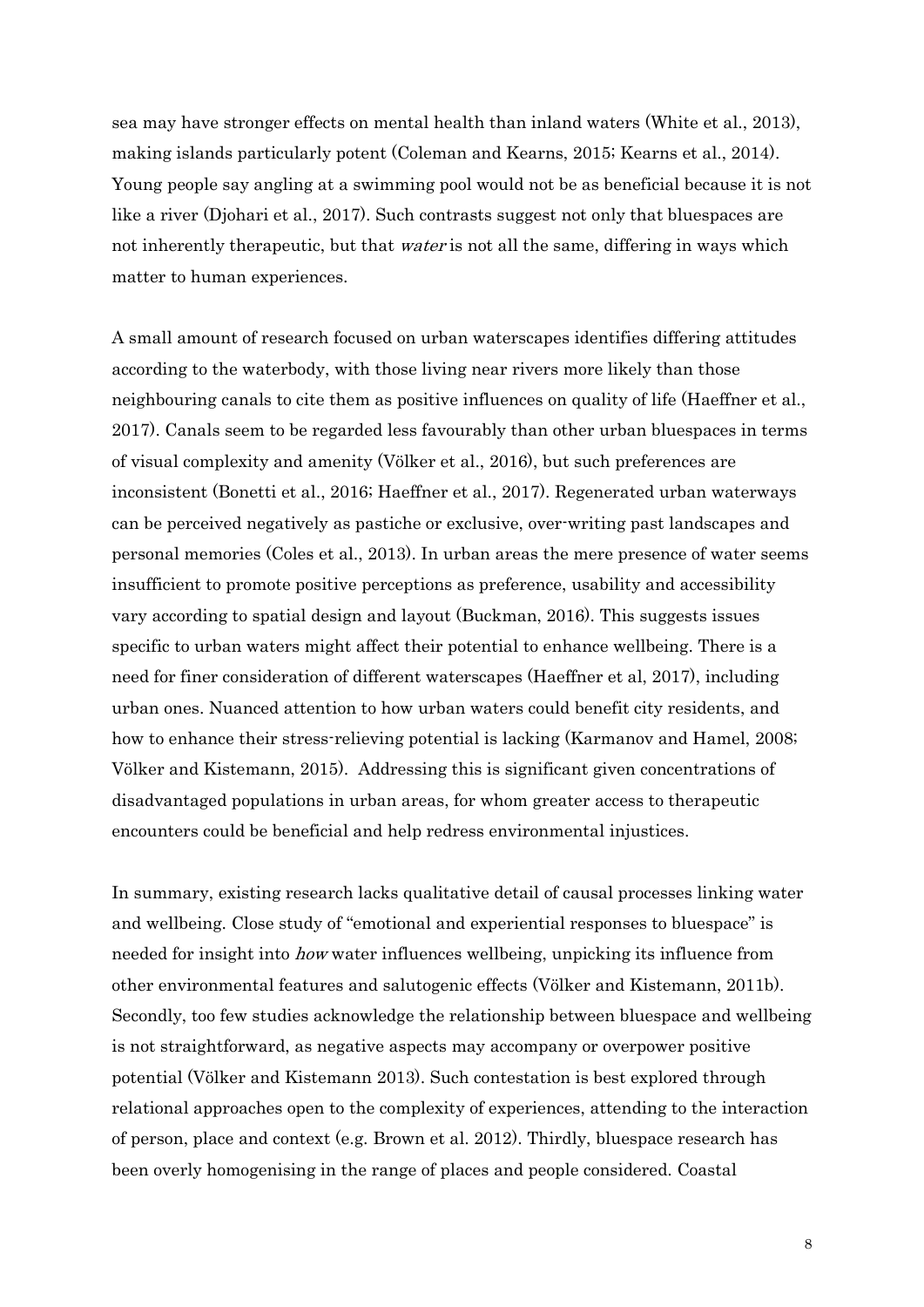environments dominate, followed by rural freshwaters, neglecting urban waterways. There is a need to discern the influence of ethnicity, age, class and other social differentiators (Raymond et al., 2016; Foley and Kistemann, 2015; Völker and Kistemann 2013), particularly as accessibility seems unequal (de Bell et al., 2017; Thomas, 2015). Perhaps most neglected to date are those not engaging with enabling bluespaces, so we do not know what prevents people accessing them (Foley and Kistemann, 2015). Bluespace research could usefully connect with geographies of difference to reveal those constrained in the attempt to enhance their wellbeing (Bell et al., 2018; Foley and Kistemann 2015).

Advancing understanding of the relationship between bluespace and wellbeing therefore requires a relational view, sensitive to variations between people, attentive to what they do - or do not do - around water. Understanding their wellbeing impacts requires closer attention to the variety of waters and places comprising bluespaces, extending the range of waterbodies considered, and interrogating less salutogenic characteristics. I suggest this begins through closer attention to water, what it is and does, how people relate to it. Rather than assuming water is always everywhere the same, I propose the term wateriness helps attend to what is distinct about places with water, whilst recognising this varies across space, time and through interaction with other materials.

#### Using wateriness to muddy the blue

A focus on how bluespace enhances wellbeing has over-emphasised water's salutogenic characteristics, implying that water is everywhere the same. Strang suggests a universal tendency to celebrate water is possible because its fluidity, transmutability and aesthetic qualities persist in different environments (Strang, 2005). She identifies consistent qualities appreciated across cultures; water is luminous, hypnotic, stimulating calming, characteristics identified as affording therapy (White et al 2010, Volker and Kistemann 2015). But does water have such consistent properties, is it all the same? What if properties do not belong to materials but to relations? (Barad, 2007). If "water is always in relation" it has no inherent qualities, rather these emerge through relating in particular contexts (Alberti 2014). Following Barad (2003), objects and their properties do not pre-exist relations, but emerge through intra-action, always specific to a situation. Water is not encountered in isolation as pure  $H_2O$ , but in particular places, always interacting with other materials – the glass of the beaker, the pebbly shore.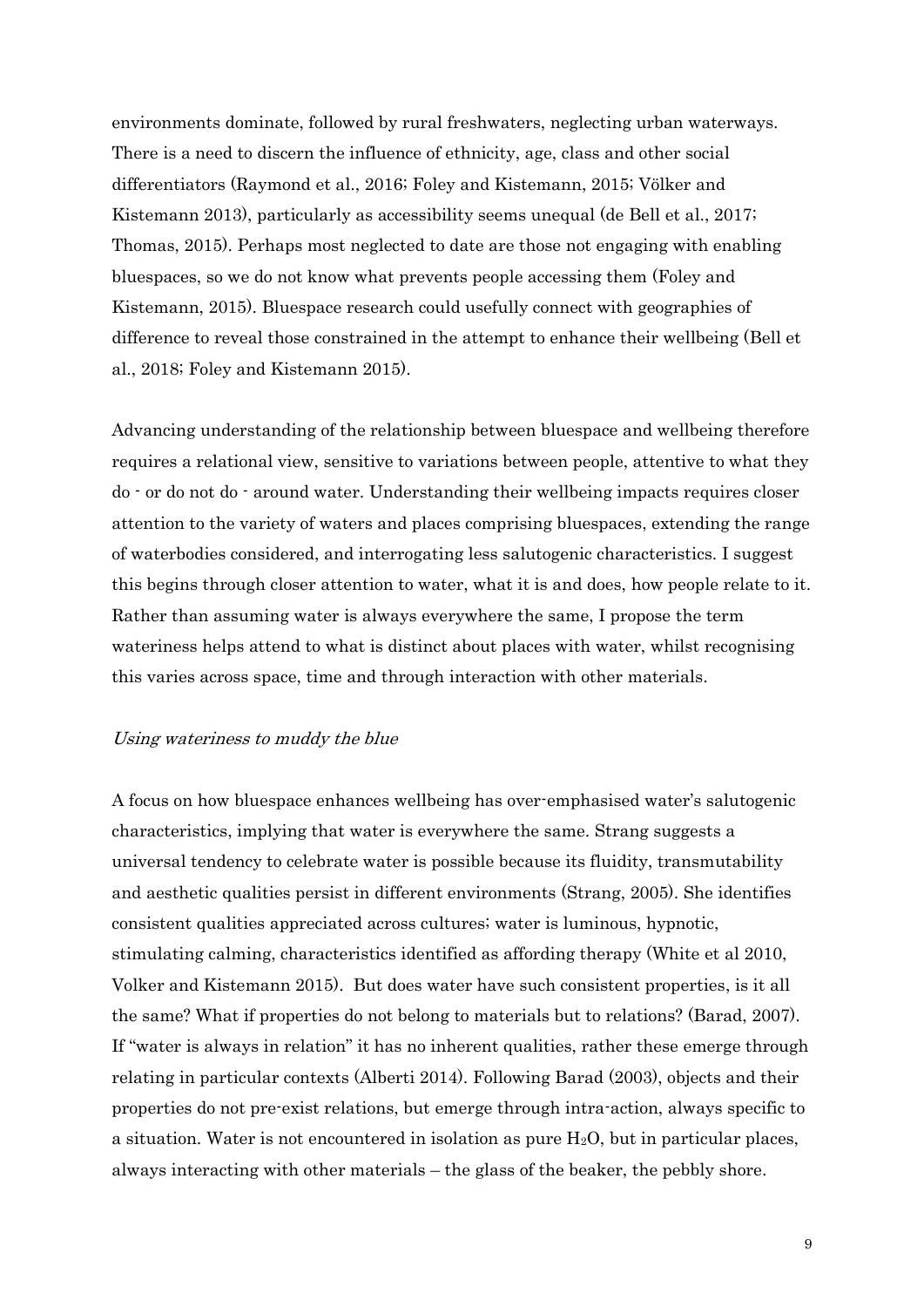Situations shape its properties so water is inherently multiple with "diverse and fluid materiality" (Yates *et al.*, 2017). Barad's approach to matter encourages us to consider not being but becoming (2003), water as a doing more than an object. Qualities and meanings associated with water arise from interactions, so are never quite the same: "If water is always in relation, we can expect new properties from new relations" (Alberti 2014: 158).

Water then is not everywhere, always the same; waters in ditch or flowing mountain stream are very different in look, smell, sound and motion. This is obvious in colour variations: muddy solution in cloudy brown puddle versus clear luminosity of a turquoise mountain lake. It is perhaps useful then, to think of wateriness as a loose category of states with similar capacities which manifest variously, what watery places tend to have in common that distinguishes them from dry environments.<sup>1</sup> To understand what watery places afford and how they affect people means considering specific contexts, how water is interacting - making earth soggy, reflecting blue sky - to cause characteristics we experience, as a particular mode of wateriness. Things float in water because of buoyancy - the interaction between density of object and water. Speed of movement varies with friction. Under sunshine and clear sky waterbodies appear bright and blue. States of wateriness result from interaction with other materials, and always exist through such relations, including those with people. Significant to wellbeing is that feelings about wateriness depend on the situation: wetness is refreshing during a swim on a hot day, but uncomfortable and chilling as wet shoes trudging in the rain.

How wateriness affects people and their wellbeing therefore has to be interrogated from a relational perspective, without assuming a consistent state or outcome for either person or bluespace. This represents two dimensions of relational thinking, firstly regarding bluespaces' therapeutic qualities as emerging from dynamic interactions of human and nonhumans, an approach now well established (Bell et al 2018). Secondly, and more novel, regarding bluespaces' watery qualities - which might contribute to therapy - as equally emergent, variable and dynamic. Experiences of wateriness cannot be considered in the abstract, isolated from a place's other features. This becomes particularly apparent considering urban waterways where water tends not to exhibit

 $\overline{a}$ 

<sup>&</sup>lt;sup>1</sup> This is inspired by Head and Atchison's  $(2012)$  coining of *plantiness* to denote a loose assemblage of traits associated with plants, a terminology intended to enable conversation about what they tend to share without implying they are all the same.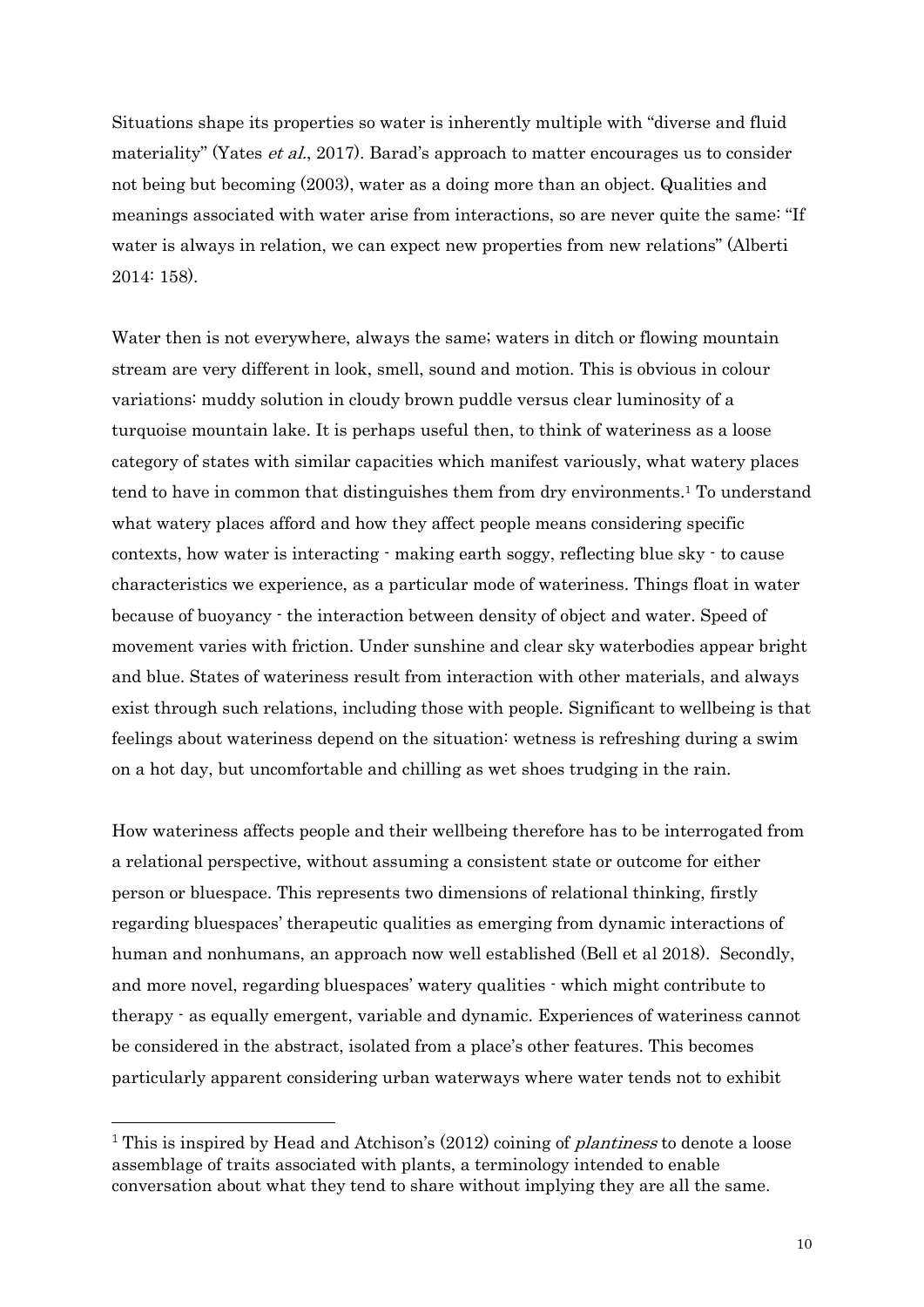qualities Strang suggests are common, does not "shimmer and flicker with constant movement" (2015: 49). Canal water is heavy with sediment, brown green or grey, rarely - if ever - blue, often littered with debris, sometimes emitting odours (Figure 1). It does not flow so much as occasionally ripple or bob. Inland waterways therefore offer a useful addition to the range of places considered as 'therapeutic bluespaces', highlighting the need to consider the complexity of experiences of water, and variation in types of watery places. Urban waterways also reveal elements of wateriness which can limit its enabling potential.

## Insert Figure 1 here.

#### Researching waterways and wellbeing

The research reported here forms part of a programme aiming to understand barriers and motivations to use of waterways in England (2015-2017). Four case study locations representing a range of urban waterway environments were selected in discussion with Canal and River Trust (CRT). Three locations centred on canals, one on a combination of canal and navigable river. Each is publicly accessible with waterside access for pedestrians and cyclists, and regulated access for watercraft such as boats and canoes. Fishing rights are subject to permits from CRT or local angling clubs. CRT do not encourage casual swimming in their waterways, and do not provide facilities for openwater swimming at the case study locations.

At each location a survey of current towpath users was undertaken to characterise patterns of use. Their profile was compared with the population living within 1Km of the waterway to identify groups less likely to be using waterways. These became priorities for detailed qualitative research to understand what prevents people accessing local waterways. Participants were recruited through community organisations working with target populations around the waterways, such as youth centres, drop-in groups for older people, and tenant support facilities run by social housing providers. This facilitated participation by people living near to waterways without requiring that they already accessed them. Groups in Blackburn and Leicester were participating in summer activity schemes run in partnership with CRT, offering introductory waterways experience such as volunteering days, guided walks, and canoeing taster sessions. These participants engaged with researchers before and after activity sessions, to track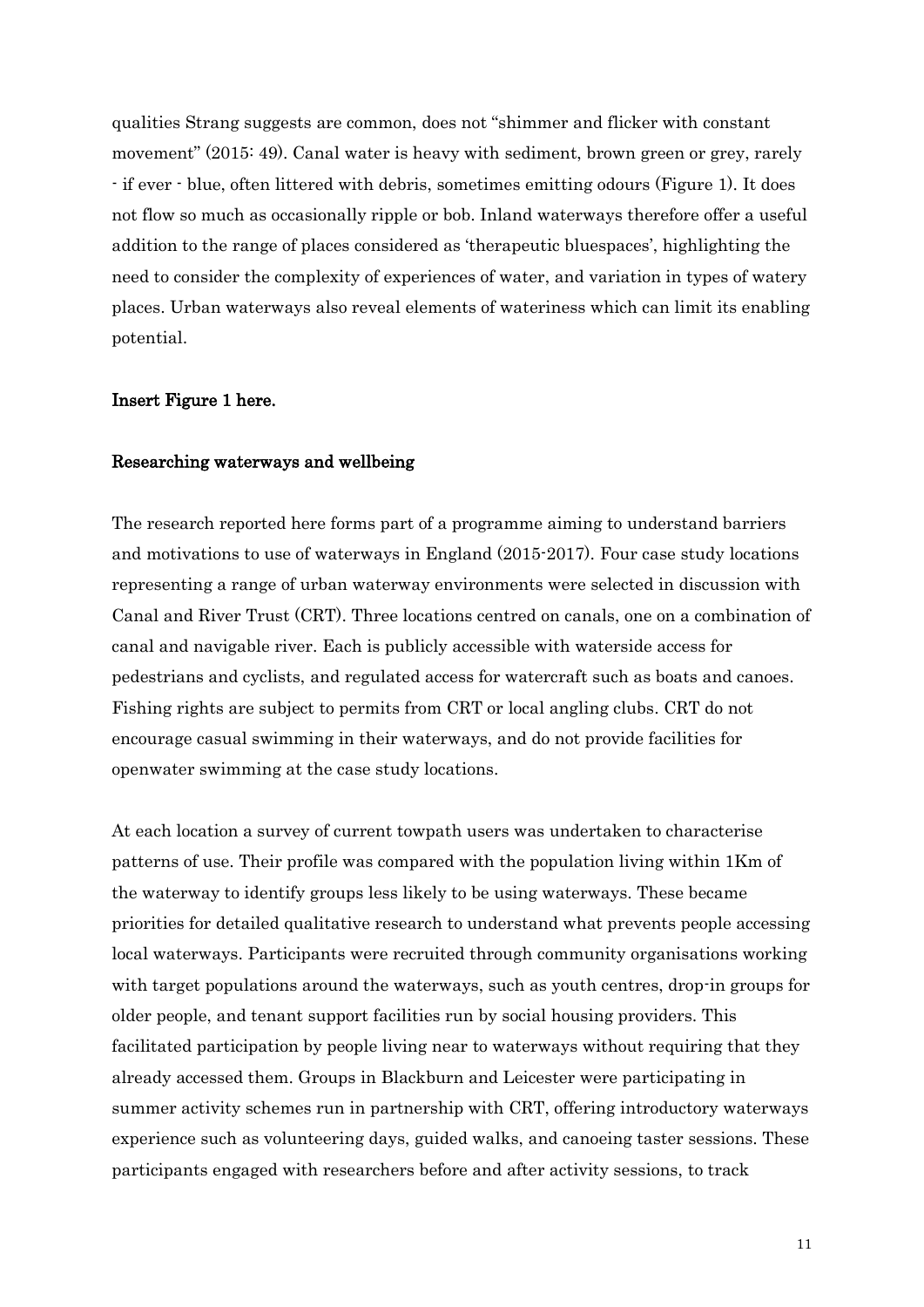changes in attitudes. Staff of community organisations (n= 12) were interviewed to gather reflections on their communities and initiatives enabling access to waterways.

In total 84 people participated in sessions discussing perceptions and use of waterways, and completed a questionnaire providing demographic information and background on use of waterways. Participants ranged from teenage to over 80; almost half were from minority ethnic groups, just over half were female. A majority were not regular waterway users; 30% had not visited one prior to the research. Those already accessing waterways were likely to be adult or older, and more likely to be White than of another ethnic background. Mixed qualitative methods (interviews, group discussions, participant observation, photo elicitation) were adapted to each group, for example, youth workers recommended varied sessions including activities such as drawing. Researchers sought to elicit perceptions without prompting the topic of wellbeing: "What do canals mean to you?", "Is there anything which prevents you going to a waterway more often?", "How could waterways benefit you and your life?" Interviews and discussions were fully transcribed and analysed thematically; material related to themes of water and wellbeing is presented here.

| Location              | Groups involved                                                |
|-----------------------|----------------------------------------------------------------|
| Blackburn, Lancashire | 1) Teenagers on National Citizen Service including             |
|                       | volunteering with CRT; one mixed gender group, one females     |
|                       | pre-dominantly of South Asian heritage.                        |
|                       | 2) Adult women attending community craft group.                |
| Leicester             | Families and teenagers participating in introductory waterway  |
|                       | activities (walk, canoeing, boat trip) organised by Somali     |
|                       | community organisation in partnership with CRT.                |
| Milton Keynes         | 1) Adults attending parent-toddler group based near canal.     |
|                       | 2) Women attending Sure Start Centre serving parents and       |
|                       | under 4s in disadvantaged areas; participated in walk to local |
|                       | canal organised by research team.                              |
| Tower Hamlets, London | 1) Teenagers attending youth centre located near canal.        |
|                       | 2) Adults and older people attending community programmes      |
|                       | operated by housing association in the same area.              |

Table 1 Research participants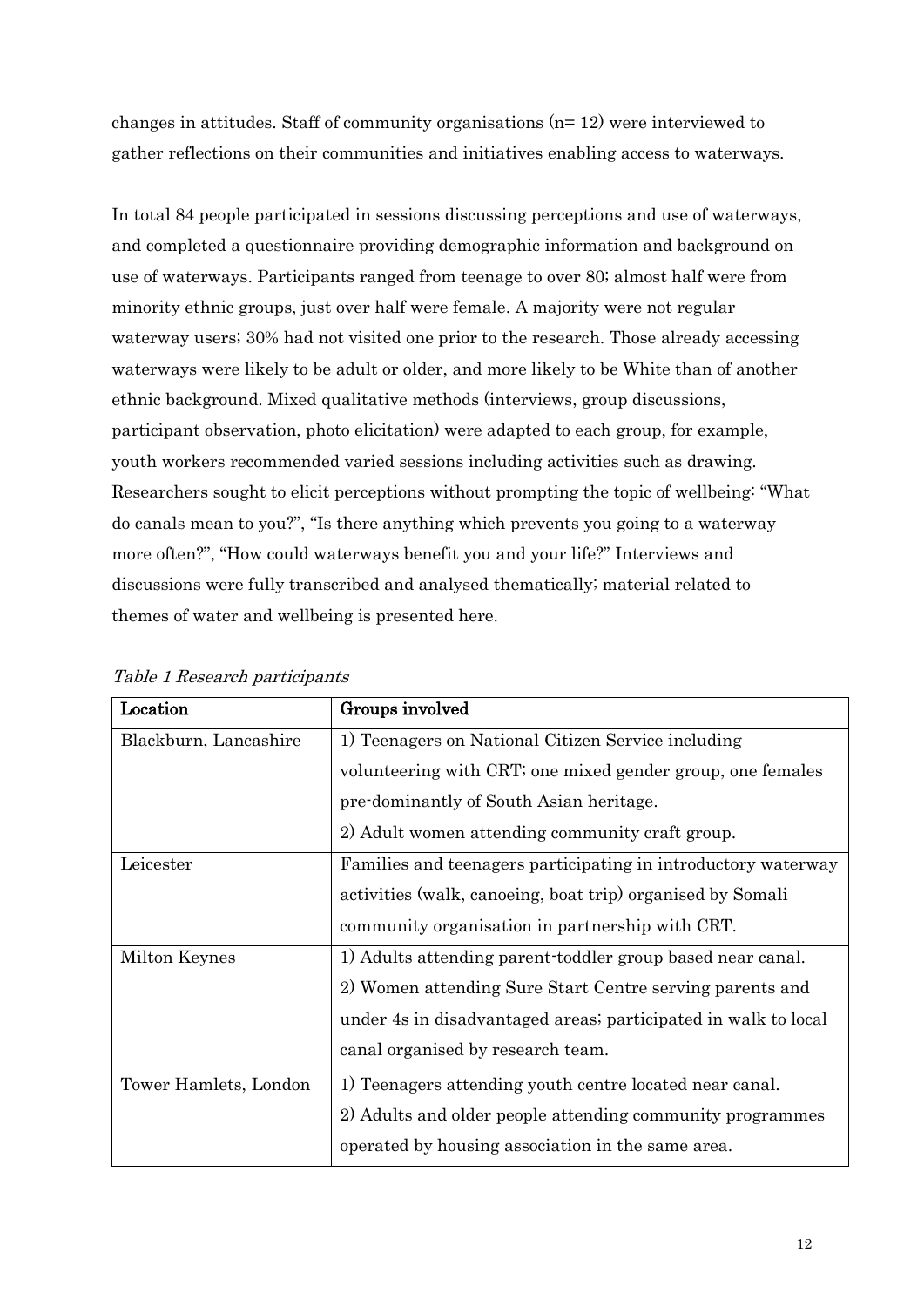## Waterways and wellbeing

This section presents findings on the theme of wellbeing, positioning waterways in relation to previous work on therapeutic bluespaces, before moving on to consider in greater detail the wateriness of waterway experiences. The intention is not to compare experiences or types of people or waterway, rather to highlight the difference water makes, its ambiguity, and the complexity of how this interacts with wellbeing. Research discussions did not explicitly ask participants about water and wellbeing, but both emerged as prominent themes. The initial prompt was: "What comes to mind when you think of canals?"<sup>2</sup> The first answer was usually "water", which was also ranked by participants as their strongest association with canals. Some groups specified "dirty water" as canals' prime characteristic. Potential to enhance wellbeing emerged as a significant theme when participants were asked to consider what canals mean to them and how they could benefit from them. Mental health benefits were more commonly noted than those related to physical activity. That themes around wellbeing emerged without prompting illustrates waterways are publicly recognised for their enabling potential. CRT's latest survey suggests 56% of users visit a waterway to enhance physical wellbeing, whilst 90% see them as good places to 'relax or de-stress' (2017). Some research participants reported visiting canals for these reasons.

Many of those familiar with urban waterways identified them as pleasant places:

F: I think they're quite nice, usually I go maybe twice a month, there's a canal down in Wolverton where I live, and a river and we'll go down and I think it's lovely, and he loves it but he also tries to jump in it!

Q: What do you like about it?

 $\overline{a}$ 

F: Just the fresh air and the nature, and you know, trains go by and he loves the trains and you can see the ducks in the river, and it's just nature, they get muddy and it's fun and I like that (adult female, Milton Keynes).

The fact that it's quite peaceful really, everywhere else you go it's always busy, whereas there it is quite peaceful so you haven't got that - you can sort of kind of lose yourself (adult female, Milton Keynes).

<sup>2</sup> The term waterway was unfamiliar to some so 'canal' was used during discussions. Some young participants requested clarification of what canals are.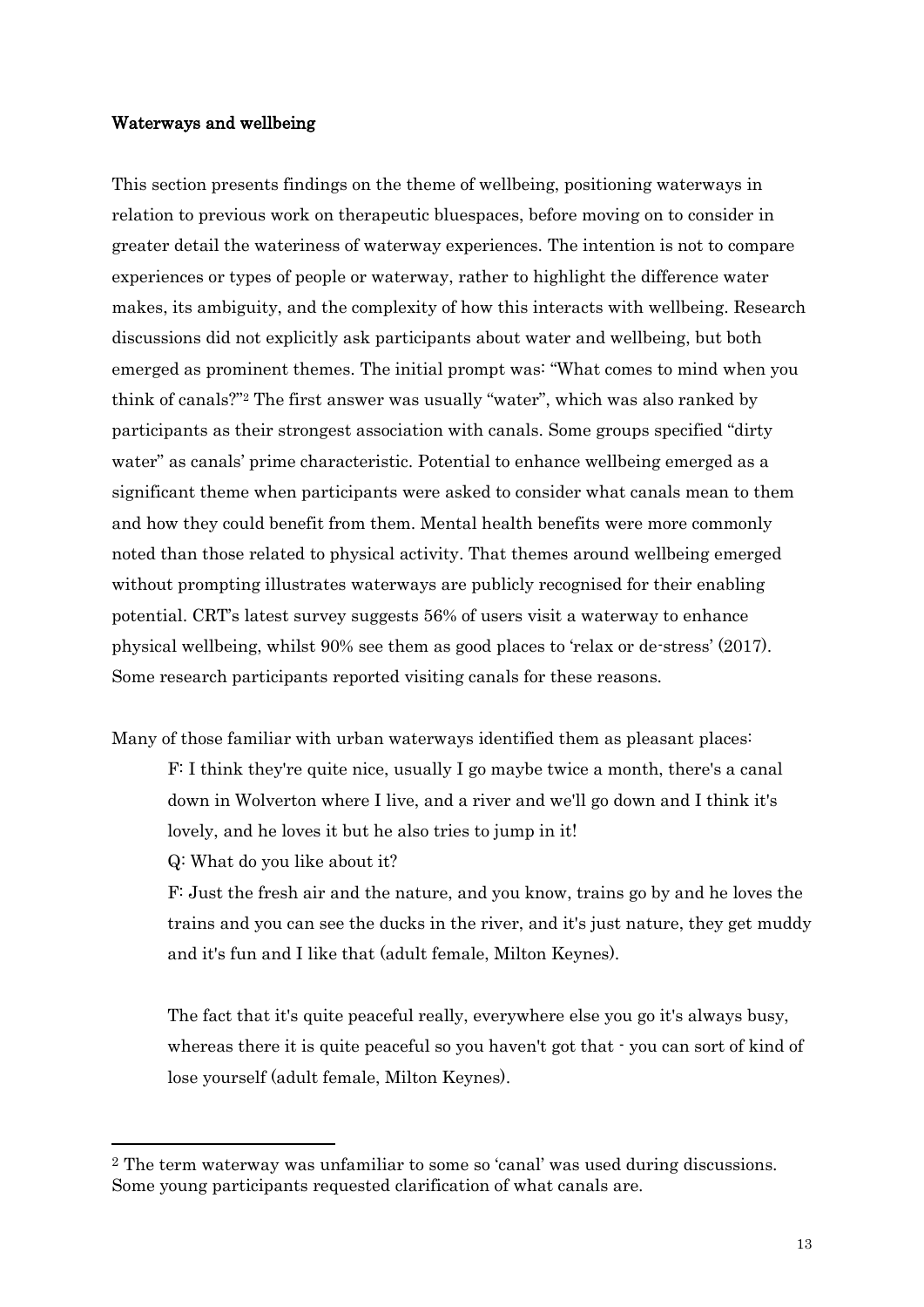The four ways bluespaces are suggested to enhance wellbeing (Volker and Kistemann 2013) were associated with canals: physical activity, social interaction, psychological benefits and environmental quality (Table 2). People suggested multiple factors combining to enhance wellbeing:

More positive outdoor living, more enrichening experiences for the kids, just makes you feel - because sometimes in Milton Keynes, you can feel quite isolated, [in a] quite kind of indoorsy. So I think it would just provide another aspect of something more to do in Milton Keynes, make it feel a bit more community-led (adult female, Milton Keynes).

This suggests part of waterways' value is the coincidence of multiple enabling characteristics.

| Physical activity                            | Social interaction                           |
|----------------------------------------------|----------------------------------------------|
|                                              |                                              |
| Q: How could the canal improve your life?    | "Where there's a group of people walking"    |
| F1: Could have some like canoeing            | I think that's good because you're           |
| activities. Like sport activities.           | meeting, they'll all have very different     |
| F2: It can improve your health like for      | backgrounds and very different stories so    |
| instance doing canoeing.                     | it's nice to get out to different groups and |
| F3: It'd be an enjoyable activity, like if   | meet people like that."                      |
| you go with your family.                     | (adult female, Blackburn)                    |
| F2: Bike riding. It's like family activities |                                              |
| too.                                         |                                              |
| F3: Feeding the ducks.                       |                                              |
| (young females, Blackburn).                  |                                              |
|                                              |                                              |
| Psychological benefits                       | Environmental quality                        |
|                                              |                                              |
| Q: Did your ideas of canals change after     | "Round here, it's probably the most          |
| going there today?                           | polluted part of the country, traffic wise.  |
| F: Um, well, I should think so, because      | So I like to get away from the traffic. By   |
| emotionally, you go there and then you       | going to the River Lea you are a little      |
| come back here emotionally refreshed and     | more away from it."                          |
| things like that, so it is good.             | (adult male, Tower Hamlets)                  |

Table 2: Quotes illustrating modes of waterways' wellbeing benefits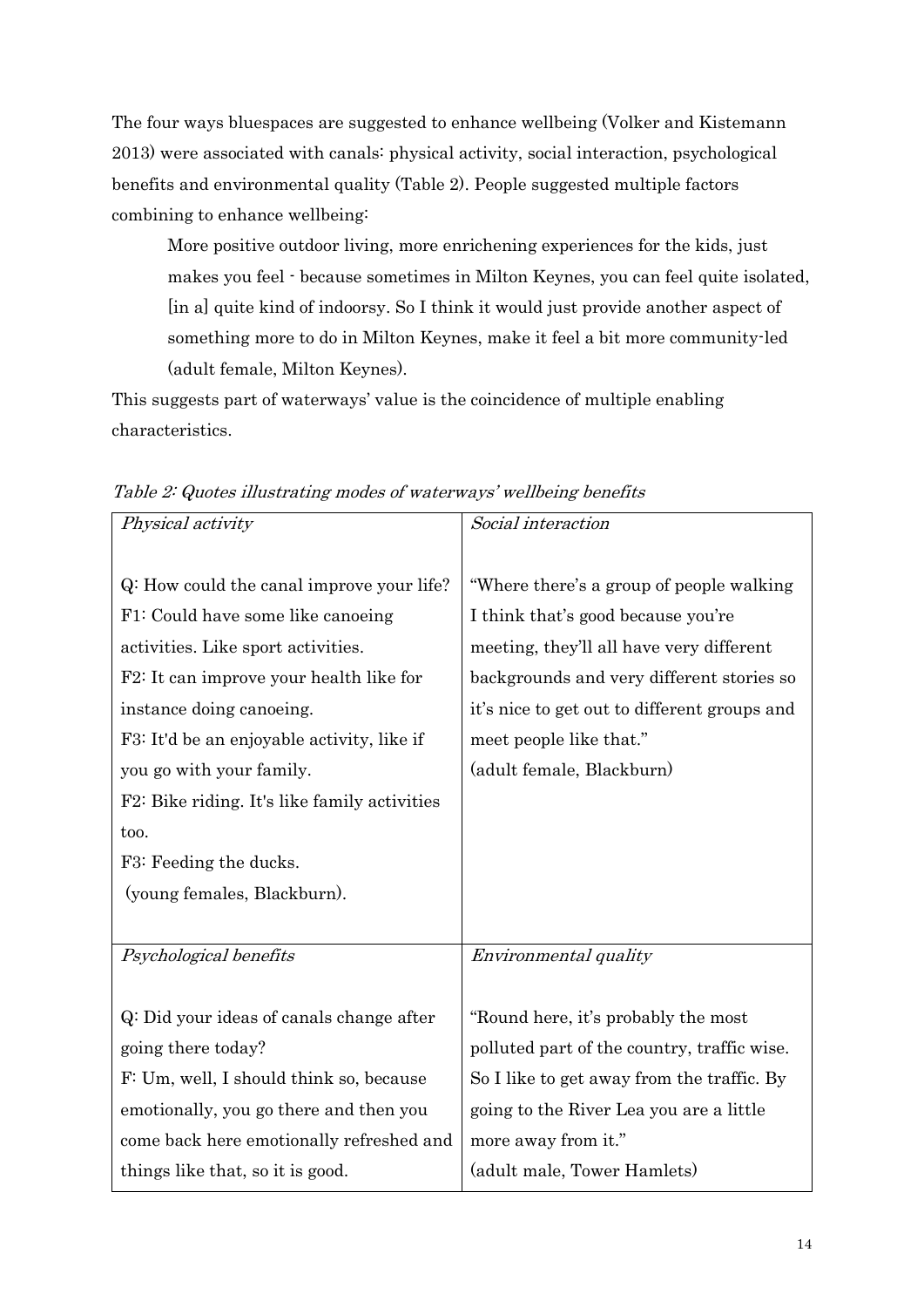(adult female, Milton Keynes)

Waterways were noted as contrasting other places where people spend time, a trait favouring therapeutic experiences (Pitt 2014). This woman lived in a congested innercity area and had few opportunities to explore more rural places like those she saw on a boat trip:

F: When you go in the canal, you see many things and the environment in the city, and that the river's different. You see many green, many animals, many things, it's different. Your mind is not watching the cars, houses and something like that, something else.

Q: So you see a very different place?

F: Very different place, yes.

Q: And you think that's a good thing?

F: Yeah because you know, the brain sees something different. I like green things, I like to see the animals because you know, when I see the animals, you know, horses, sheeps, dogs, many things different (adult female, Leicester).

One London resident liked walking to work along the canal because it is a unique urban environment:

It's nice to - well you can look down the canal. For me there's a real sense of space. So if I'll just be walking along the road the other side of this wall for instance you wouldn't be able to see this far, you wouldn't have almost a perfect horizon down there and when I come to the river itself, again you've got this big open space (adult male).

Waterways' spatial characteristics were significant to their positive effects, suggesting their enabling potential (Duff 2011). However, many features highlighted as affording wellbeing benefits are not exclusive to bluespaces, being associated with outdoor environments more generally. Many adults identified time at a waterway as 'a good thing' because of being outdoors, getting 'fresh air' or being 'around nature'. A strong narrative from parents was using them to get children outside:

spending time outdoors is good for children I just think because… obviously because they're getting the sun, the vitamin D, they're getting healthy, they're doing exercise but they're also meeting other people and coming in to contact with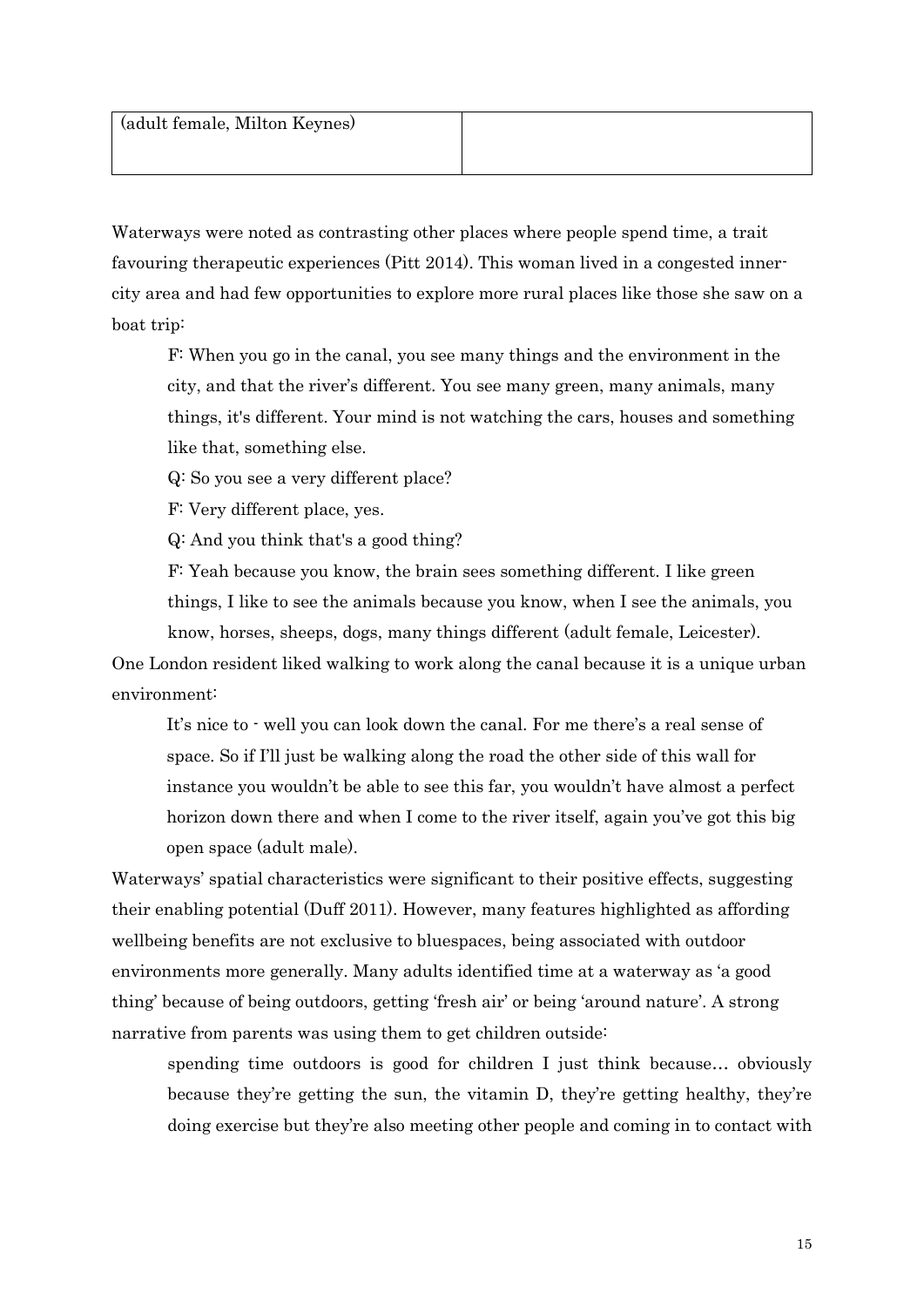other people but um and it's better than just being on technology all the time (adult female, Blackburn).

These benefits could be achieved elsewhere, and several parents suggested canals are less appealing because children cannot run as freely as in parks.

Other characteristics were perceived to advantage waterways over other outdoor environments, including opportunities afforded by water. Prime amongst these were the pleasure of watching or participating in water-borne activities (boating, canoeing), and being calmer than other public spaces:

M1: It's like never fully packed.

M2: Calm.

M3: It's nice and chilled on the canal. Stick your head in the water and you're sorted.

M2: Nice and peaceful.

M4: Peaceful.

M2: Nice and peaceful and clear.

M3: Canals are a beautiful place, you can just sit back. Take a look at life think 'yeah'.

M4: They're somewhere you can just…look at it…you can just look at it and think right I'm just going to chill out, just think right. You can think about all of your problems (young males, Blackburn).

Parents in Milton Keynes noted that bluespaces like the city's large lakeside park are busy, whilst the canal offers quieter visits. Older people, others with limited mobility, and parents wheeling pushchairs, favoured them as level exercise routes. But this was counter-acted by perceptions that towpaths are uneven, or too narrow to negotiate except single file. These nuances and contrasting perspectives highlight that different bodies finds a place differently enabling, with therapeutic experiences dependent on interaction of environment and person (Conradson 2005)

So far it is apparent that waterways are associated with wellbeing benefits, even for people not using them as such. Secondly, they have potential to enhance wellbeing in the four ways associated with therapeutic green and bluespaces. Wellbeing benefits were not all specific to waterways so might be gained in other outdoor places. This is significant because discussions identified multiple negative traits deterring people from visiting waterways, suggesting other environments may be favoured. Negative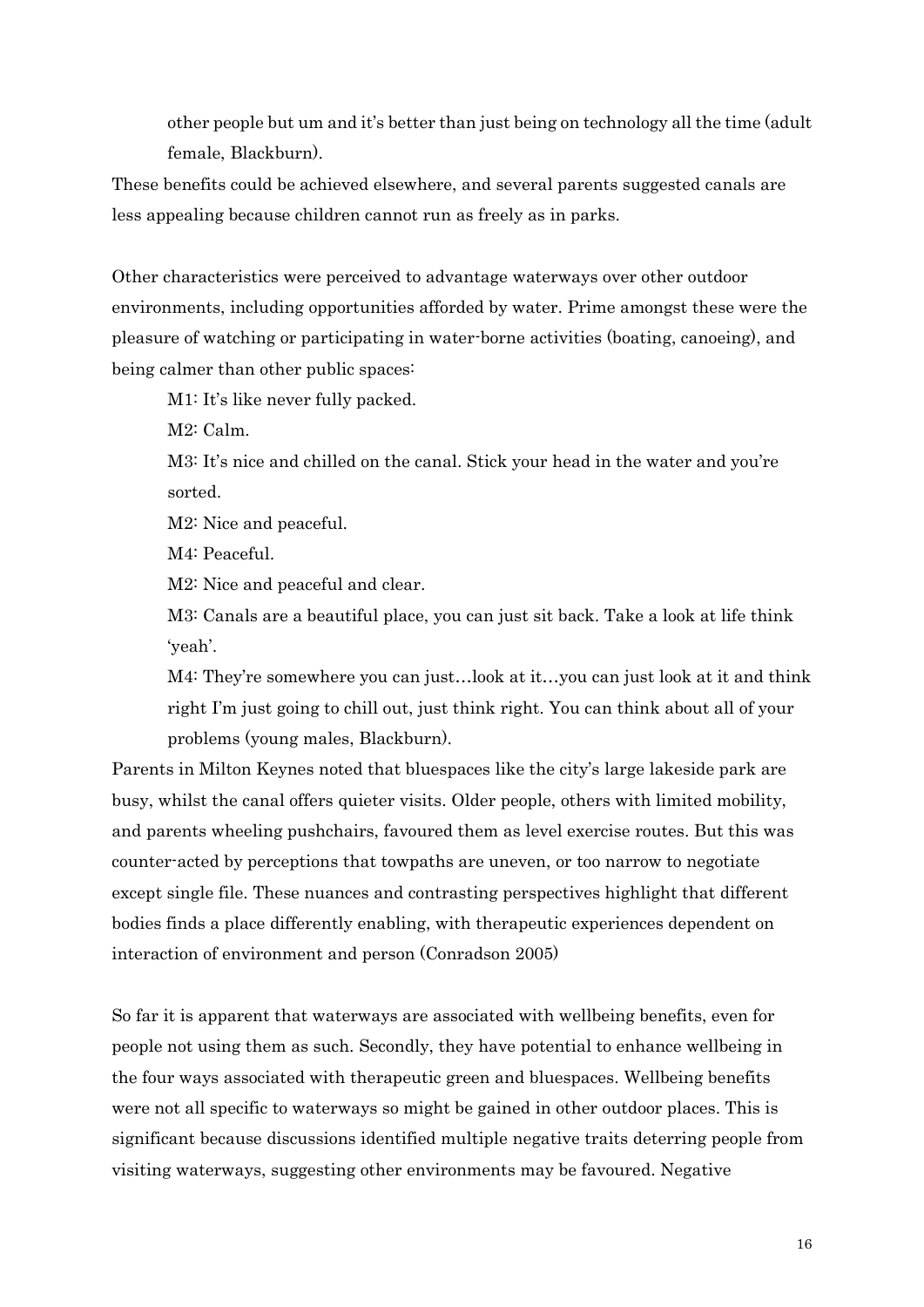perceptions were particularly prevalent amongst those not currently using waterways, or who had never visited one. This contrasts with research demonstrating positive preferences for environments including water, and highlights that no waterscape is inherently enabling as therapeutic outcomes depend on the person. There are signs that urban waterways are unlike other waterscapes, perceived less favourably. The common factor is wateriness, but this is not blue everywhere. The next section details perceptions of wateriness, what water does, how this affects use of waterways and limits their enabling potential.

## Putting the water into waterways

I have proposed wateriness to denote the difference water makes, a loose category of states arising through interactions with water. Research participants' discussions of waterways revealed multiple dimensions of wateriness, experienced positively and negatively. Next I highlight those pertinent to wellbeing, before detailing sensory experiences specific to wateriness, then those centred on buoyancy and wetness. As noted above, water's therapeutic qualities have long been celebrated; some participants appreciated these in relation to waterways:

It does have a very good effect on your state of your mind, you know, when you're outside, near water […] canals and rivers are relaxing. In general I don't really go out but I have that idea of relaxation because the water itself is you know, it has that very therapeutic effect. It is very good on mental health and wellbeing of a – the person so canals and rivers are relaxing (adult female, Blackburn).

This woman was not currently using waterways, but other adults and a minority of young people said they appreciate sitting by them for the relaxing water; water makes them "feel very peaceful" (young female, Tower Hamlets). Restorative properties were discussed by older men in Tower Hamlets:

[name] said earlier about water being relaxing. I find it incredibly therapeutic. And that's probably why we walk a lot to Greenwich a lot or the Thames. That's probably why we walk along the front at Southend. That's probably why we did the Thames estuary walk at East Essex. So there's always water involved.

Chances to be on the water intensified restorative effects, for example, a Leicester participant described his stressful life being relieved by going on a boat which "ease[d] my problems out". Certain modes of movement are therapeutic (Gatrell, 2013; Pitt, 2014); water-borne mobility seems to be one.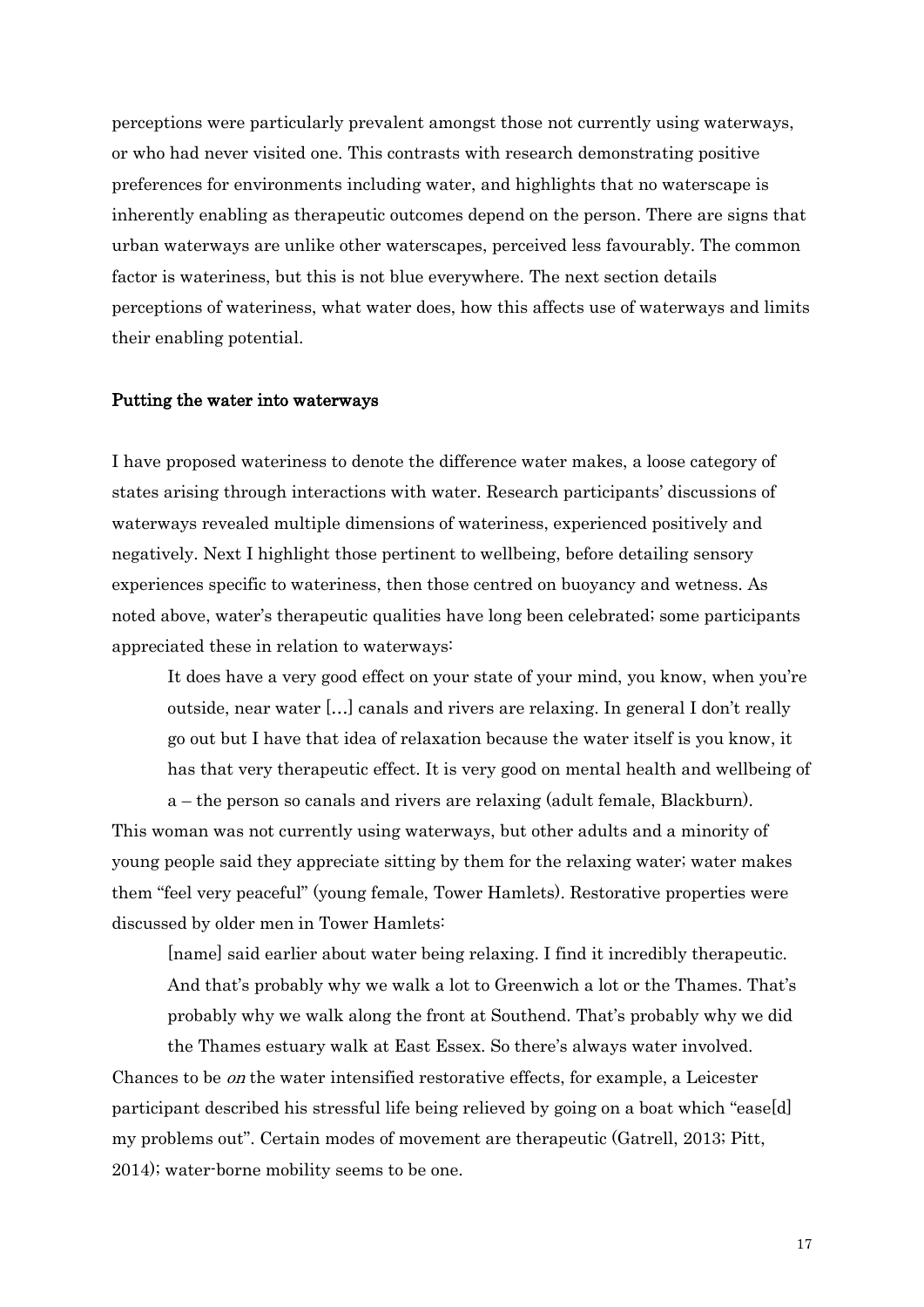These descriptions echo characterisations of water's restorative effects, through its combination of stillness and motion, and the symbolic significance of fluidity (Nord et al., 2009; Völker and Kistemann, 2011a). However, these qualities were not always perceived positively. Whilst watching a video of the waterways through Leicester one young man shouted: "it's boring, it's just water". The sense they offer nothing to do was a strong theme amongst the majority of young participants; they found the presence of water insufficiently appealing as it does nothing interesting. Asked to suggest how they would like to use waterways they emphasised activity, preferably on the water, ideally at speed. These contrasts illustrate water is not inherently enabling as its potential depends on individual needs, hence the importance of relational perspectives mindful of water's ambiguity (Lengen, 2015). Water makes a difference to waterway experiences, but not always through restoration, particularly as people perceived these waters to lack the positive aesthetics Strang highlights (2014). Less blue, more brown-green, inland urban waterways may be less likely to promote wellbeing. In the next section I detail multi-sensory experiences of waterways and highlight how wateriness is experienced through specific interactions.

#### Sensing water

One beneficial sensation associated with waterways was feeling refreshed: "you go there and then you come back here emotionally refreshed and things like that, so it is good" (adult female, Milton Keynes). Freshness is a sensation commonly associated with water (Herzog 1985). But many participants imagined and found waterways not to be very fresh, a key deterrent to visiting. Young people commented on them being smelly, with bad smells a common complaint following canal volunteering in Blackburn. A focus on water's blueness has perhaps detracted from sensations like the haptic and olfactory (Bell et al., 2018), but odour influences therapeutic experiences (Gorman, 2017). Smell may be a neglected influence on whether bluespaces are accessed, given that negative comments about waterways being smelly were more prominent amongst those least likely to visit. Alternatively, perceiving waterways as malodourous may derive from stereotypes rather than direct experience, a description intended to convey associations with general unpleasantness.  $H_2O$  may be odourless, but wateriness is not, due to interactions with smelly substances and social meanings, in some places resulting in sensations with reduced enabling potential.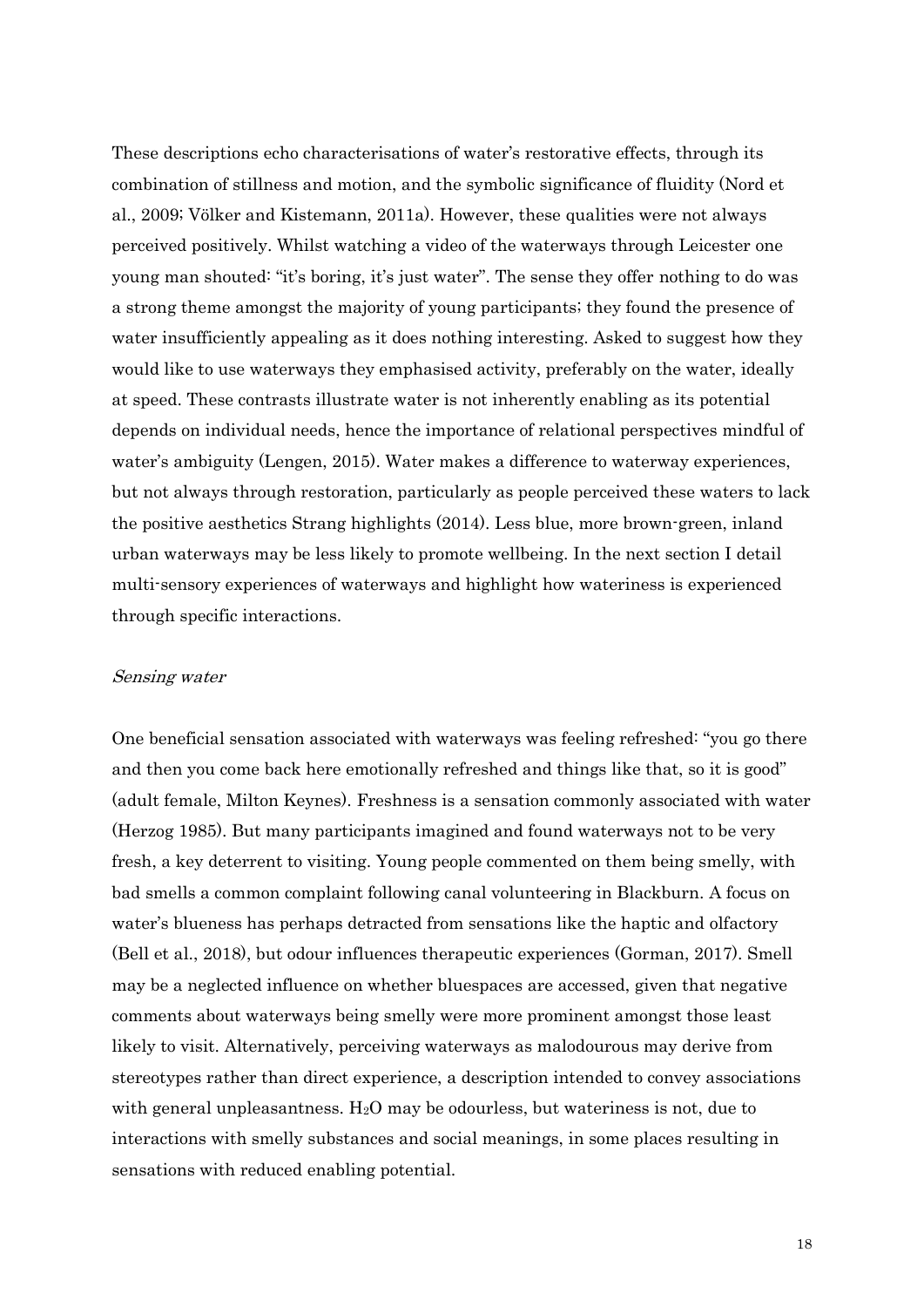Imagining waterways to be smelly was closely linked to the sense they are dirty, the water unclear. Brown wateriness also results from interactions with other materials to shape potentially negative encounters. One CRT staff member identified a common preconception: "How many times I get told that? That the canal's dirty because you can't see it, because it's not clear water." Heavy sedimentation is common because canal water is not freely flowing, meaning eroded material remains suspended, made more visible when churned by boats. Surrounded by buildings, narrow urban waters are often in shade, reflecting browns and greys rather than blue sky, particularly during typically overcast British weather. Few people understand the water's colour or opacity, so assume dirtiness:

F: I have sometimes the impression that it is not clean.

Q: Not clean. OK, when you say not clean, what do you mean?

F: I think that uh, I don't know but the colour of the water (adult female, Tower Hamlets).

Lack of transparency prompts concern:

Q: What would you say you think of canals in general?

M: Dirty, very dirty. The water's, like green, I wouldn't be surprised if there's a few bodies underneath it.

Q: That's a nice thought isn't it?

M: Well they say for every mile of the canal there's at least 5 bodies (young male, Blackburn).

These perceptions were sometimes based on mis-understandings, for example none of the young women in Blackburn had been to a canal, so understood them to be sewage channels, hence imagined them as smelly, dirty and bacteria laden. Their first visit showed the canal to be nicer than this, but confirmed the water as brown and littered. 'Dirty' can convey more than sensory characteristics, denoting social meanings such as neglect, particularly given strong associations between canals and unsavoury behaviour such as drug taking. One young woman said litter around a canal was a bad sign because "good people don't do that". Expressing concern with mess can signify a place associated with anti-social behaviour, criminality or lack of neighbourliness (Derges et al., 2012; Innes, 2004). These examples demonstrate how water interacts with material context to produce a particular form of wateriness, which interacts with social and individual meanings to produce negative perceptions.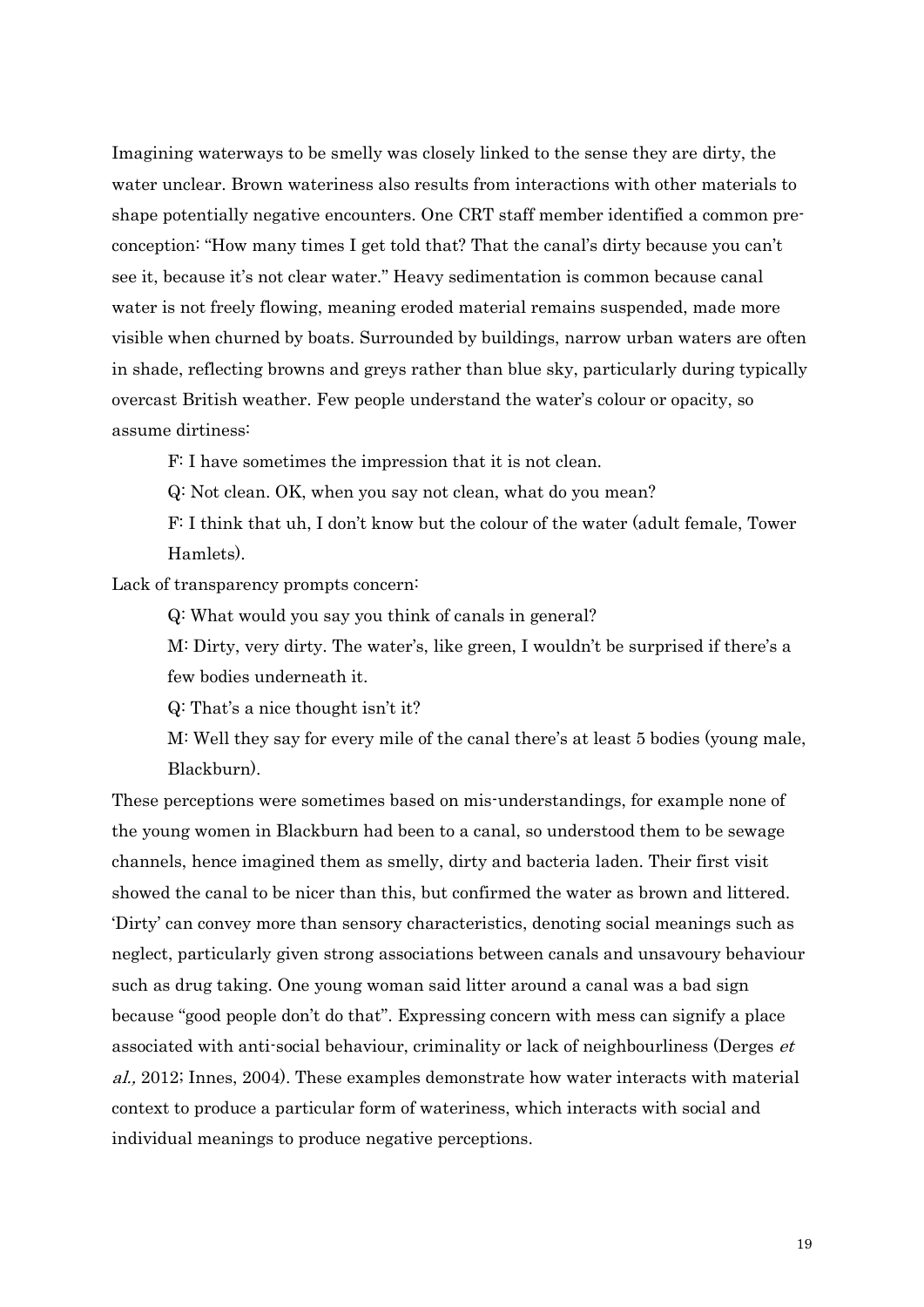Sights and smells were prominent in discussion of wateriness, whilst watery sounds and aural perception were largely absent as these waters lack rushing and bubbling noises enjoyed at streams or rivers (White *et al.*, 2010). Nor did people sense canal water haptically as swimming was prohibited or deterred by water-quality and other risks. During a boat trip in Leicester young men seemed compelled to trail their hands through the water, a pleasant new sensation for them on a hot day. But they had been told to keep their arms within the boat so were repeatedly chastised. These absences suggest some bodily experiences of wateriness lack the range of therapeutic sensations associated with healthy bluespaces (Foley and Kistemann 2015). Therapeutic effects could be limited by such constraints on behaviour, or perceptions that waterways' wateriness is aesthetically unappealing, also because it has several disabling traits as detailed next.

## Floating, suspending and sinking

The previous section highlighted interactions between water and materials which result in negative visual and olfactory sensations of wateriness. Another form of interaction is relative buoyancy determining whether materials sink or float. Wateriness flows, carrying with it things which float, sometimes creating pleasant scenes:

I find it really relaxing to watch, and when you see the barges go by and stuff like that and you're like give them a wave and yeah it's just nice, it's a nice place to be (adult female, Milton Keynes).

Ducks and boats moving across the water surface were popular sights which many said attracted them to visit. But litter also floats, and was common around waterways:

sometimes they smell as well or, even sometimes you can see dirt is on the surface as well (adult female, Tower Hamlets).

Floating rubbish was part of what made these seem dirty environments, an aspect of wateriness resulting from relations between water and solids, noted as unappealing or detracting from positive dimensions.

Buoyancy is a relational outcome so not all materials float, hence the suspension of solid particles making canal water seem brown and dull. Poor visibility combined with a sense of depth can be sensed as impenetrable mystery conveying fore-boding (Lengen 2015). Things heavier than water become submerged so cannot be seen from the surface, hence the popular narrative of dead bodies found in canals. Young people like the one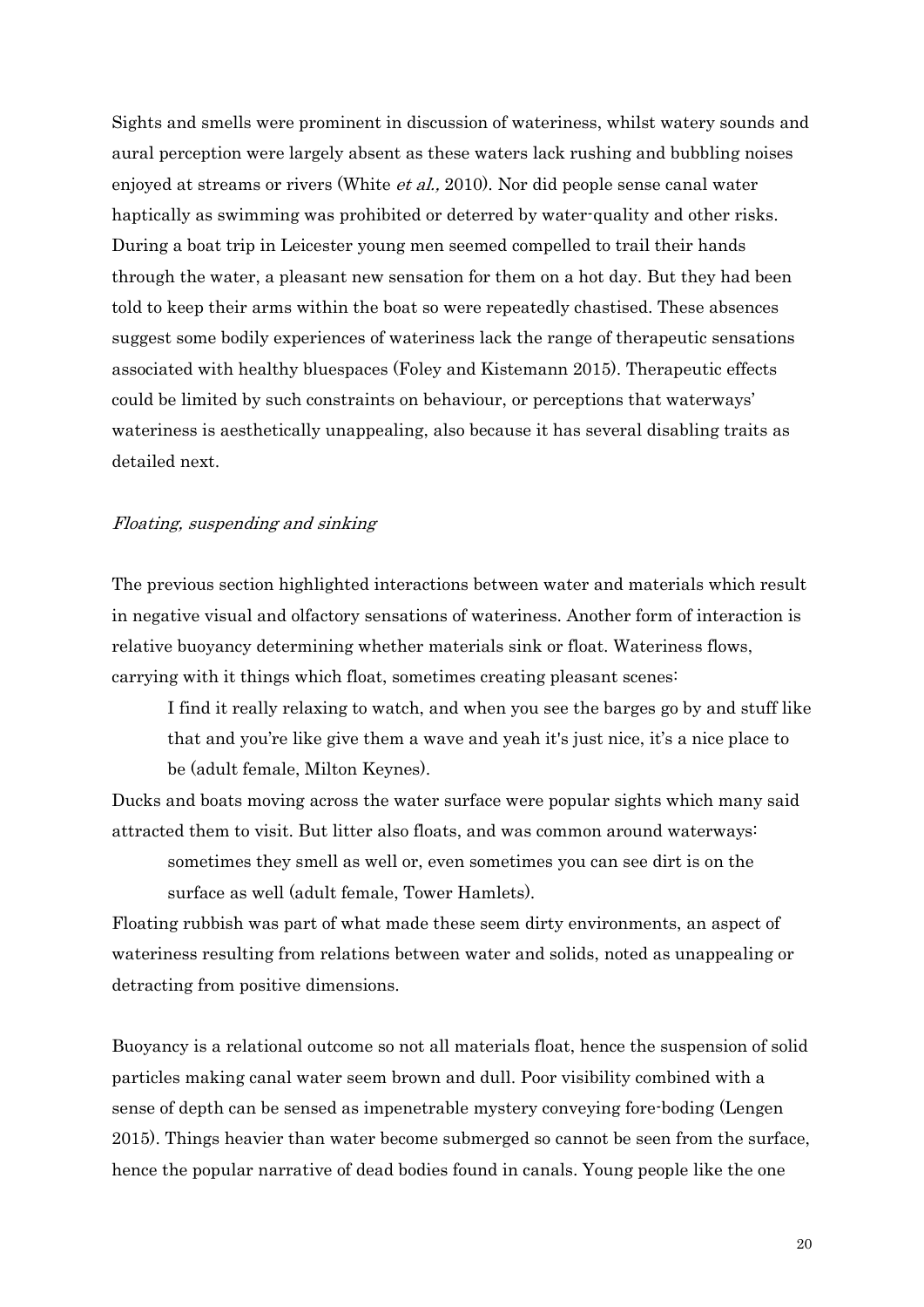quoted above, and adults more familiar with canals recounted stories of bodies found in them, of people being sucked under the surface by boats or locks. Young volunteers in Blackburn pulled weed and litter off the canal floor, and were equally horrified and impressed by what surfaced. Submerged materials were off-putting, rarely enough to prevent someone visiting but enough to taint a walk or compel someone to favour cleaner spaces.

The risk of a *person* becoming submerged could be an absolute barrier to visiting a waterway. Some adult and young participants were afraid to visit because they cannot swim, and feared risks from falling into water. Those less familiar with waterways were not aware they are rarely more than a few feet deep, reducing the risk of full submersion, particularly for adults. But depth was not the whole issue:

F: The canal isn't very deep.

F2: Yeah, yeah my mum did say that it's not too deep but I know -

F3: It's something that people associate the canal with though isn't it?

F: Yeah of course it is. Well it's water isn't it, and you can drown if you fall badly, it's as simple as that isn't it?

F3: Cycling near the canal immediately you're thinking, you hear all those stories about someone diving in on purpose but getting tangled up in weeds or trollies and not being able to get up, it would put me off but I wouldn't be daft enough to jump in the first place (adult females, Blackburn).

Water can disable human bodies (Foley 2017: 49), so submersion was perceived as risky, even for those who swim.

Water's ability to suffocate might become a weapon; stories of people being pushed into canals emerged at each location. Those who feared encountering strangers or criminals on a towpath were particularly wary because wateriness increases the risk of harm:

I think when you're alongside canal because its water, you find it - whether you're up to defending yourself it's just hazardous isn't it (adult female, Blackburn).

Canals were regarded as relatively constrained environments – narrow paths edged by buildings with few exit points – making wateriness more problematic here than elsewhere:

Q: Anything that stops you or puts you off going to the canal?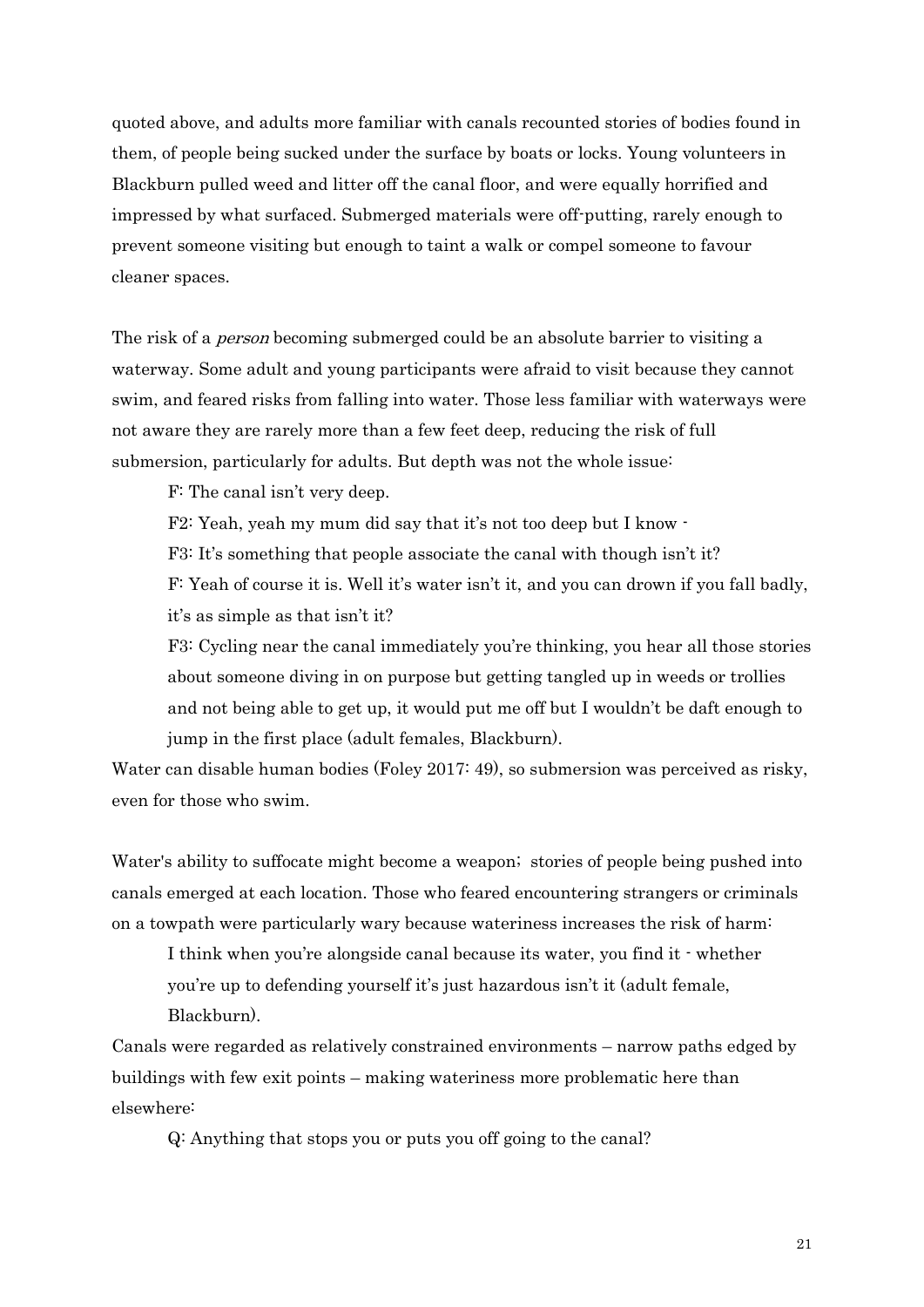M: Some of the towpaths look a bit narrow and overgrown to me. That and proximity to water puts me off because I don't swim.

Q: Right. So you're a bit wary of getting too close to the water?

M: I'm very wary! (adult male, Tower Hamlets).

Parents of young children were particularly aware of the interaction between edge and water, making many reluctant to walk or cycle on narrow towpaths along unguarded canals. Water *per se* was not deemed risky  $\cdot$  a local lake is a popular destination for walks and taking children to play, but there it is easier to stay back from the edge. In comparison towpaths are problematic:

You have to watch the kids because there is not fencing there or anything and um, my dad literally fell into a canal because he thought- it was his first time here and there is this like grass coming out, so he thought that he could walk there so literally he jumped right in! I'm like 'what are you doing?' He was: 'I wanted to get to the water!' I'm like: 'no the water starts here! I know it doesn't look like!' So yeah I'm a bit worried about [my son] in the future, I have to be careful (adult female, Milton Keynes).

Parents who walked towpaths found it difficult to move along this confined space as a family group, particularly with children less able to safely negotiate it:

I am, not like, mortally afraid, but I am really aware because you try and keep an eye on everyone, they will just wander in, they will just do whatever […] it's just like [the] having the actual edge next to the canal, if it's jagged and then the grass might go over and they don't know where the actual edge is, and it's like 'stay on the path!' you know, the whole time (adult female, Milton Keynes).

The combination of unguarded edge and narrow path makes waterways' wateriness and its potential to submerge or suffocate particularly risky (Figure 2).

Insert Figure 2 here.

This section has shown how wateriness and its interaction with solidity in the form of boats, litter, bodies and edges makes waterways risky places where it can be difficult to relax or unpleasant to spend time. At worst waterways are wholly disabling, causing loss of life, potential which heightens risks from encountering wateriness. Such risks are not universally perceived as problematic, nor are they unique to waterways, but their spatiality and popular associations with death shape a wateriness perceived as particularly risky. Perceived risks around wateriness result from interactions between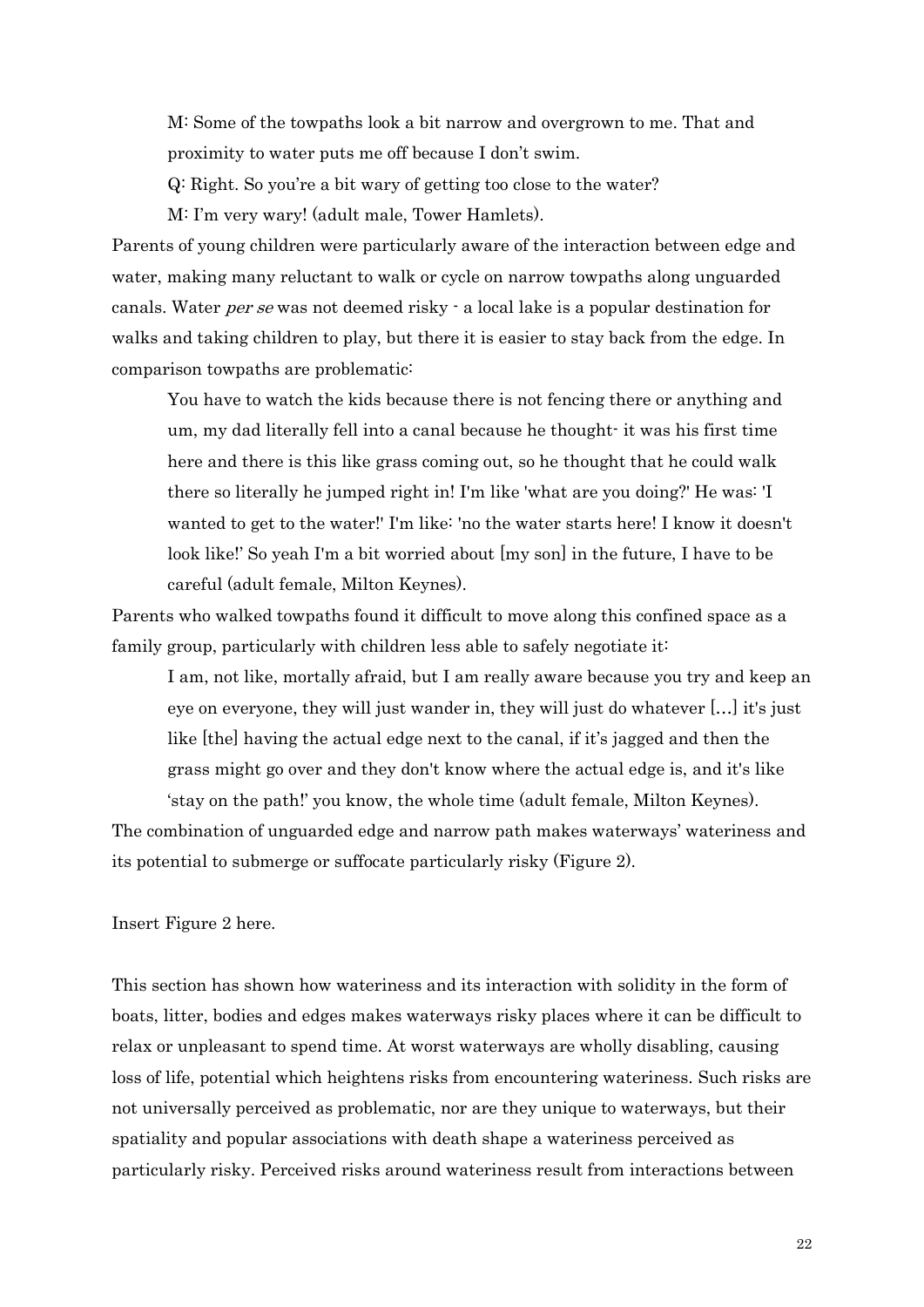water and spatial characteristics, and are heightened by the presence of other people (e.g. muggers), or in situations (e.g. narrow paths) which make submersion more likely. This prevents some from using waterways to enhance their wellbeing, or pushes potential users to alternative open spaces.

#### Saturation and solutions

Wateriness is not confined to the channel, and its presence elsewhere further inhibits waterways' wellbeing potential. Wateriness was problematic when too close to people, particularly as puddles or precipitation which make people wet. Wet weather was not the most significant barrier to use of waterways, but did feature, particularly for young people, many of whom were not pre-disposed to being outdoors:

Q: What puts you off going?

 M: The weather because if I'm walking by the canal - canals usually don't have shelter so I would get wet and then I would be cold.

F: And you could slip (young people, Tower Hamlets).

Even adults who enjoy outdoor leisure were deterred by the prospect of wetness: "When it's bad weather you don't have the motivation to go, you lose the desire" (adult male, Leicester). This was exacerbated for those with young children:

I probably should spend more [time outdoors] but I guess that's just with having a one year old that you want to protect a bit more. If it's raining you don't want to go outside (adult female, Milton Keynes).

If water gets too close it can saturate skin and clothes, a mode of wateriness resulting from interactions between person, materials, and precipitation likely to be negatively experienced or to disable outdoor recreation.

Wateriness on the ground as puddles was also deemed out of place. For parents this was problematic because of interactions between water and path. Water pooling on soluble ground forms mud which makes clothes and people dirty: "I don't want him walking all over or falling over or getting muddy" (adult female, Milton Keynes). Others were concerned about risks: "I could slip into the canal if the ground was slippery" (young male, Tower Hamlets). Adults familiar with a towpath noted problems with soft surfaces getting wet:

 The boggy bit is just north of Springfield Park going up towards Stamford Hill and it is horrendous. It was just like you go up on your bike and literally you feel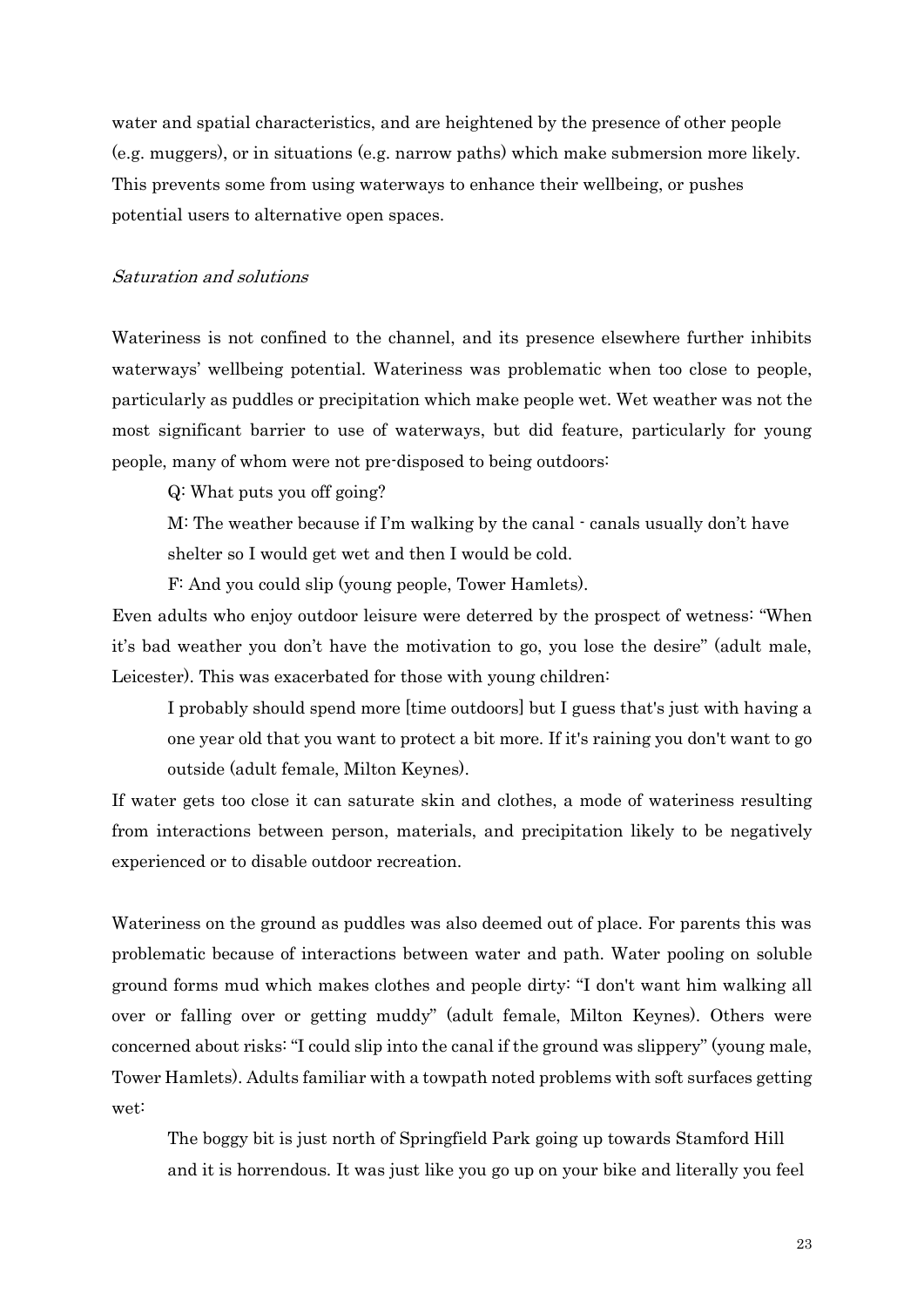like you're going to slide off. It was really that bad, it was like going through a quagmire (adult male, Tower Hamlets).

In combination with a high level of use, particularly by cyclists travelling at speed, sogginess made the towpath unusable at certain times for fear of falling. Such risks and incivilities were associated with wateriness in and around the channel, and its disabling potential. Watery qualities such as the potential for saturation and slipperiness are not exclusive to waterways, but their spatial characteristics - narrow paths, poorly defined exposed edges - heighten the sense a disabling experience is likely. Wateriness which in a green rural environment may be pleasing, is in grey built environments problematic.

This section has revealed multiple dimensions of wateriness, not all enabling or likely to attract people to waterscapes, with some actively deterring potential visitors. Wateriness has multiple dimensions, its affects emerging from interactions with other materials and energies, with some configurations resulting in less positive qualities such as muddiness, opacity and risk. These more disabling characteristics may be particularly prominent at, or strongly associated with urban waterways, but might arise at other bluespaces. They are also of varying concern depending on the individual, with vulnerable groups such as older people and non-swimmers affected more strongly. As the opening quote suggested, waterways can mean many things so they are not either enabling or disabling – wateriness has potential for both depending on context, activity and person. The outcomes are doubly relational, firstly because the particular form of wateriness results from specific configurations of water, other materials and meanings. Secondly because how enabling a waterway's wateriness is depends on person, place and encounter.

## Conclusion

There are many waters, not only many meanings of water (Alberti 2014: 162).

By definition, what unites and distinguishes bluespaces is the presence of surface water (Völker and Kistemann, 2011a). But as urban waterways highlight, not all water is blue. This is significant because it is qualities associated with blueness - freshness, fluidity, luminescence, rippling - which seem particularly salutogenic. But these qualities are not inherent to water, and are not its only properties. Attending to waterways takes us beyond the blue to consider a wider palette of waterscapes, highlighting how their enabling potential varies. This reiterates the need for a relational perspective on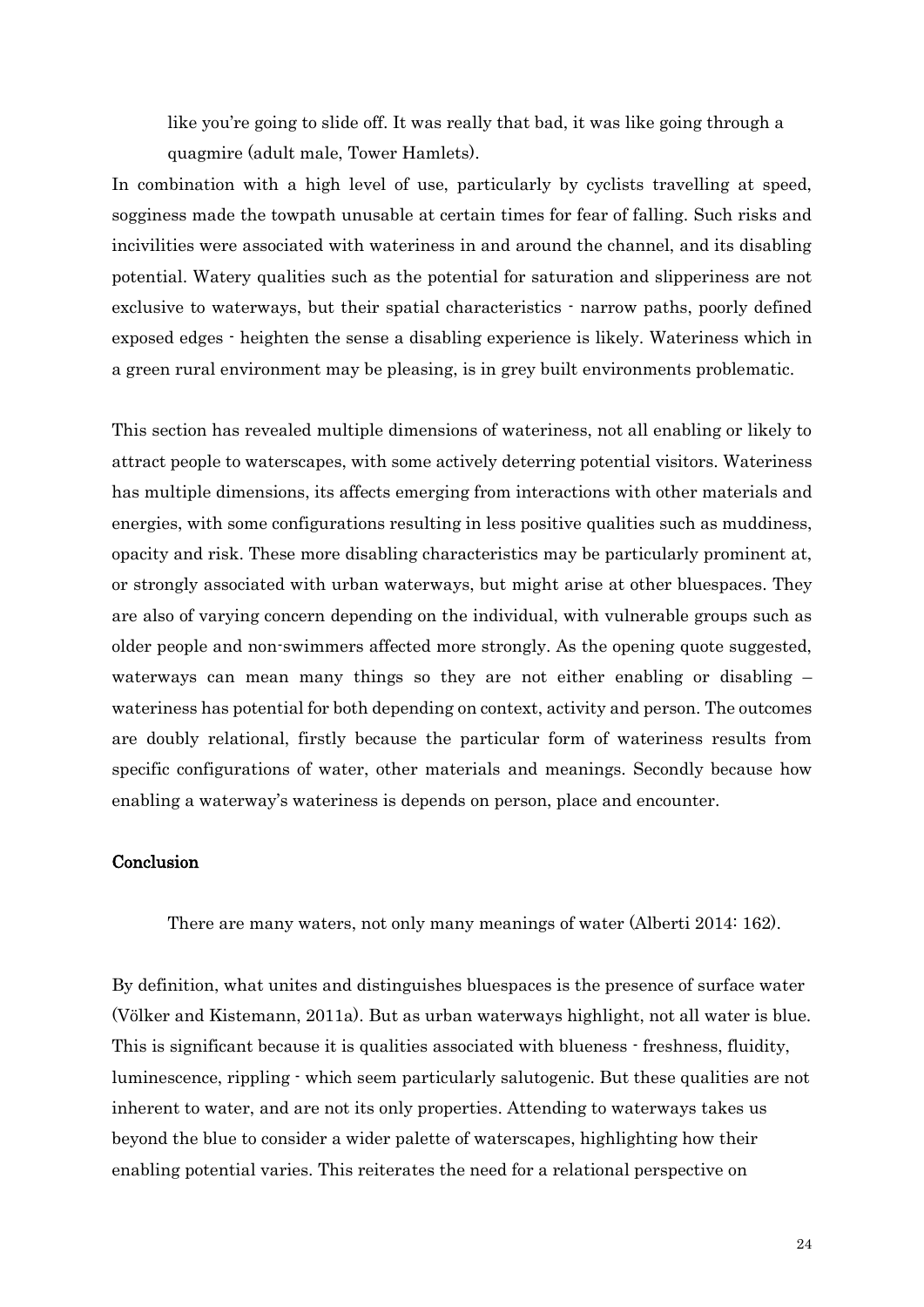therapeutic bluespaces, recognising that wellbeing may or may not be enhanced depending on how person and place interact in particular encounters (Conradson 2005). Water's enabling affects are also relational outcomes shaped by its interaction with materials like pebbles, or energies like light, which are not present in all waterscapes. Wateriness can seem brown, stagnant, opaque, and smelly, having more neutral or negative effects on wellbeing. These aspects are particularly prominent in the context of urban waterways, so studying such places reveals elements of wateriness which limit or eradicate its enabling potential. Inland waterways therefore offer a useful addition to the range of places considered as 'therapeutic bluespaces', highlighting the need to consider the diversity and complexity of experiences of water in relation to wellbeing. I have proposed the term wateriness helps attend to this multiplicity, highlighting qualities of wet places as emergent and context specific, drawing attention to the varied outcomes of encountering water.

The ambivalence of waterscapes, that the same place generates different, even contradictory dispositions, is acknowledged elsewhere (Coleman and Kearns, 2015; Foley, 2017). But the balance of research so far has been towards positive experiences (Foley and Kistemann 2015), assuming associations between wellbeing and water. Shifting focus towards those who do not necessarily associate the two revealed more multiple, complex, ambiguous ways people experience watery environments. Previously neglected watery characteristics become more apparent - wetness, submersion, slipperiness - demonstrating how wateriness can make places risky or disabling. Research findings should prompt closer attention to the specificities of water and how it distinguishes bluespaces from other outdoor environments – the particular yet fluid nature of wateriness.

This paper might temporarily muddy the waters of understanding the relationship between wellbeing and bluespaces. In the longer-term it should facilitate greater clarity by nudging future investigations in certain directions. Firstly, to not treat water as always everywhere the same, recognising waterscapes as diverse, with varying degrees of enabling potential. Secondly, to better understand how bluespaces can enhance wellbeing it is necessary to attend to the difference wateriness makes, and what is distinct about being near water rather than simply outdoors or around greenery. This does not mean focusing on wateriness in isolation, for the context in which it is encountered affects experience, particularly risk perceptions. Rather, water is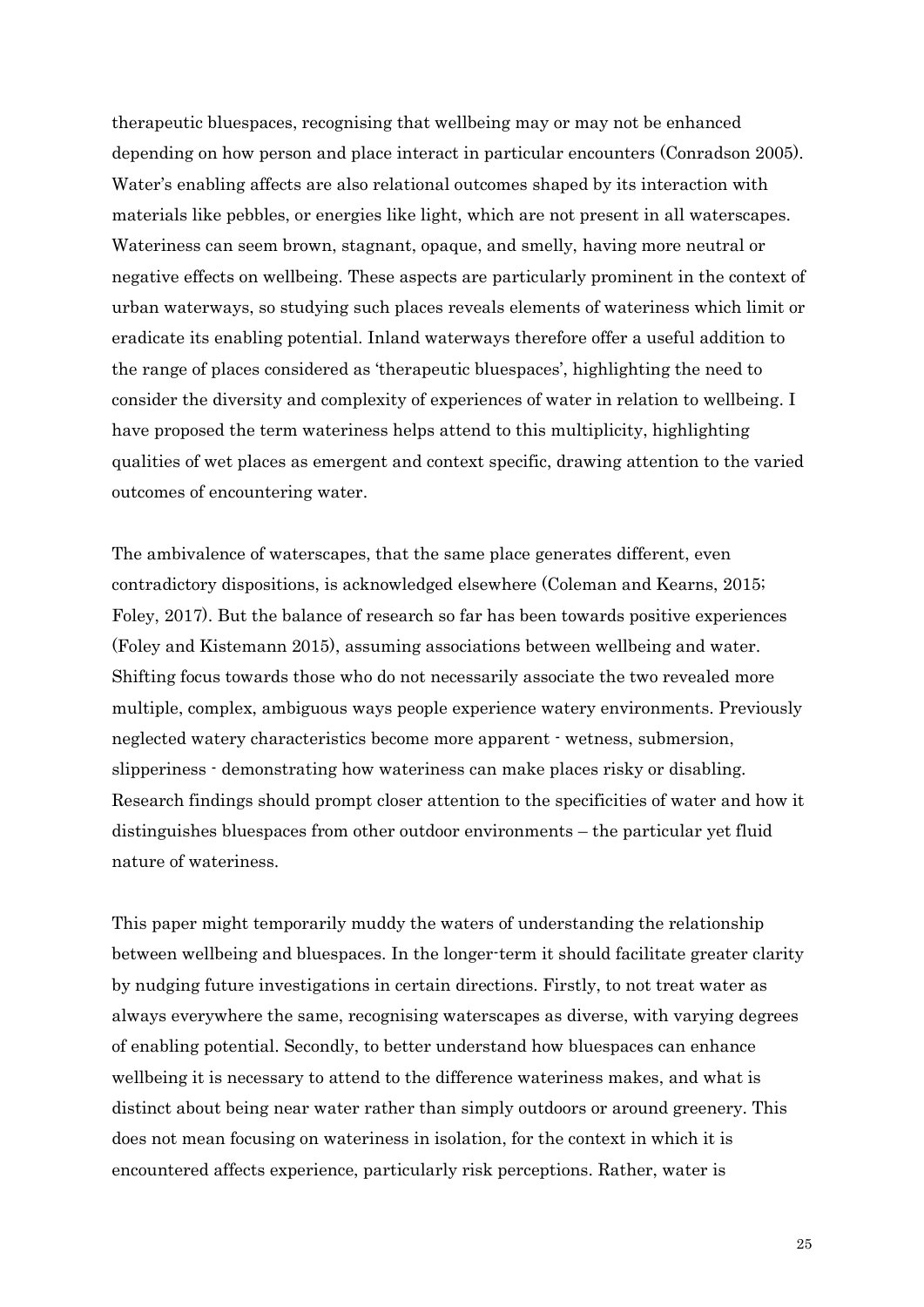considered as a dynamic contributor to bluespace experiences, with emergent not inherent properties. Finally, researchers should remember that wateriness can be salutogenic and disabling, and that some potential beneficiaries fail to access the former for fear of the latter. Equitable and fair access to watery places' wellbeing benefits will only become possible through understanding what prevents some from visiting, and what might enable them to do so in future. Beyond geographers focused on wellbeing, this study suggests value in studying other modes of experiencing and valuing inland waters as grey, green and brown places centred on wateriness.

## References

2266.

Alberti, B., 2014. How does water mean? Archaeological Dialogues 21 (2), 159-162. Anderson, J., 2014. Surfing between the local and the global: identifying spatial divisions in surfing practice. Transactions of the Institute of British Geographers 39 (2), 237-249.

Anderson, J., Peters, K., 2014. Water worlds: Human geographies of the ocean.

Atkinson, S., Fuller, S., Painter, J., 2012. Well-Being and Place,. Ashgate, London.

Augustin, S., Cackowski-Campbell, J.M., 2011. The importance of blue space. Landscape Architecture 101 (6), 110-116.

Barad, K., 2003. Posthumanist Performativity: Toward an Understanding of How Matter Comes to Matter. Signs: Journal of Women in Culture and Society 28 (3), 801- 831.

Barad, K., 2007. Meeting the Universe Halfway: Quantum Physics and the Entanglement of Matter and Meaning Duke University Press, Durham NC. Bear, C., Bull, J., 2011. Guest Editorial. Environment and Planning A 43 (10), 2261-

Bell, S., Foley, R., Houghton, F., Maddrell, A., and Williams, A. 2018. From therapeutic landscapes to healthy spaces, places and practices: A scoping Review. Social Science and Medicine 196: 123-130.

Bell, S.L., Wheeler, B.W., Phoenix, C., 2017. Using Geonarratives to Explore the Diverse Temporalities of Therapeutic Landscapes: Perspectives from "Green" and "Blue"

Settings. Annals of the American Association of Geographers 107 (1), 93-108.

Bonetti, F., Corsi, S., Orsi, L., De Noni, I., 2016. Canals vs. Streams: To What Extent Do Water Quality and Proximity Affect Real Estate Values? A Hedonic Approach Analysis. Water 8 (12).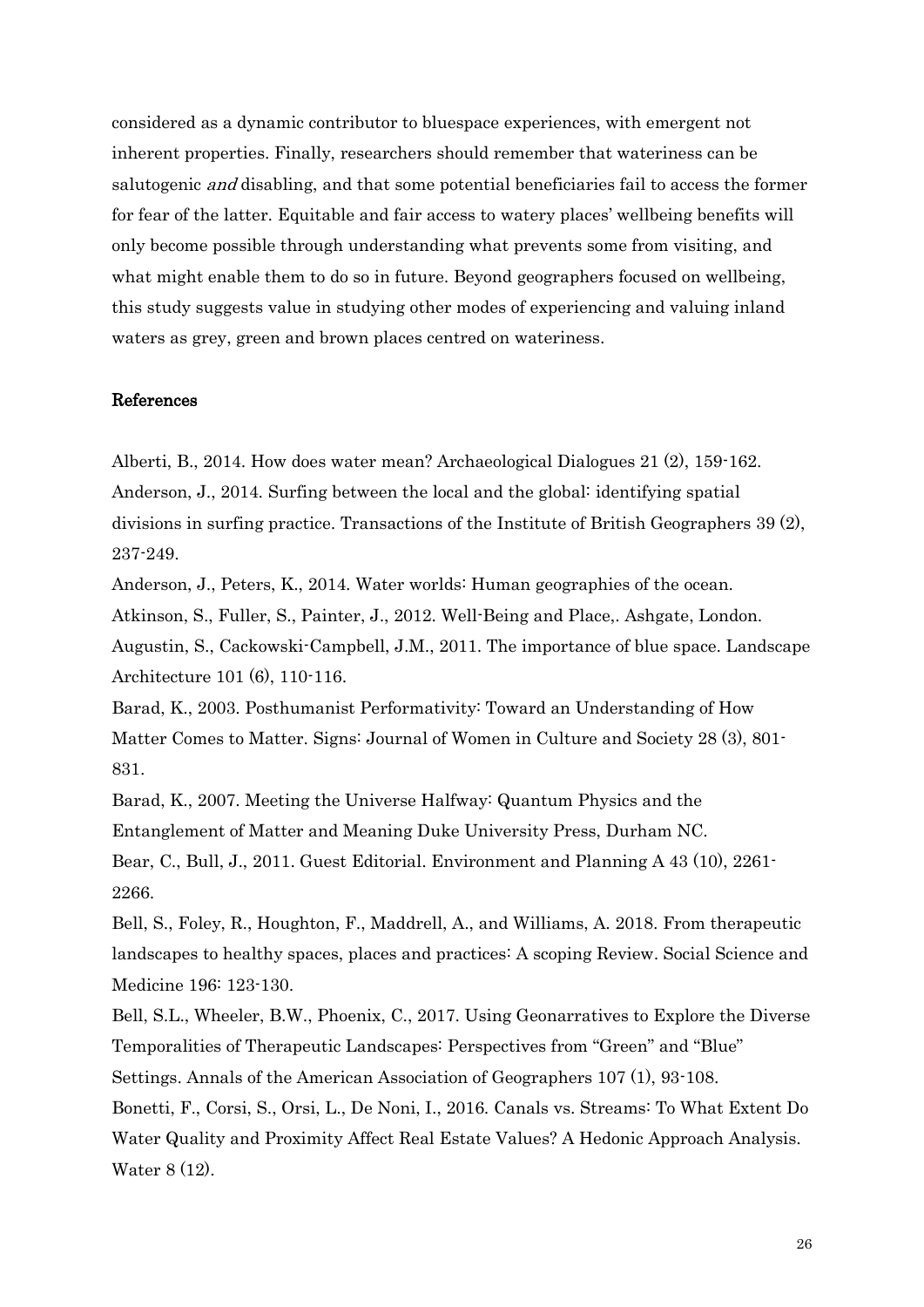Brown, A., Djohari, N., Stolk, P., 2012. Fishing for answers: The Final Report of the Social and Community Benefits of Angling Project, Manchester.

Buckman, S., 2016. Canal oriented development as waterfront place-making: an analysis of the built form. Journal of Urban Design, 1-17.

Coleman, T., Kearns, R., 2015. The role of bluespaces in experiencing place, aging and wellbeing: Insights from Waiheke Island, New Zealand. Health and Place 35, 206-217. Coles, R., Millman, Z., Flannigan, J., 2013. Urban landscapes - everyday environmental encounters, their meaning and importance for the individual. Urban Ecosystems 16 (4), 819-839.

Collins, D., Kearns, R., , 2007. Ambiguous Landscapes: Sun, Risk and Recreation On New Zealand Beaches, in: Williams, A. (Ed.), Therapeutic Landscapes. Ashgate, Farnham, pp. 15-32.

Conradson, D., 2005. Landscape, care and the relational self: Therapeutic encounters in rural England. Health & Place 11 (4), 337-348.

CRT, 2017. Waterways and wellbeing. Buidling the evidence Base: First Outcomes Report Canal & River Trust

de Bell, S., Graham, H., Jarvis, S., White, P., 2017. The importance of nature in mediating social and psychological benefits associated with visits to freshwater blue space. Landscape and Urban Planning 167, 118-127.

Derges, J., Lynch, R., Clow, A., Petticrew, M., Draper, A., 2012. Complaints about dog faeces as a symbolic representation of incivility in London, UK: a qualitative study. Critical Public Health 22 (4), 419-425.

Djohari, N., Brown, A., Stolk, P., 2017. The comfort of the river: understanding the affective geographies of angling waterscapes in young people's coping practices. Children's Geographies, 1-12.

Duff, C., 2011. Networks, resources and agencies: On the character and production of enabling places. Health and Place 17 (1), 149-156.

Findlay, S.J., Taylor, M.P., 2006. Why rehabilitate urban river systems? Area 38 (3), 312-325.

Finlay, J. 2015. 'Walk like a penguin': older Minnesotans' experiences of (non)therapeutic white space. Social Science and Medicine 198 77-84.

Finlay, J., Franke, T., McKay, H., Sims-Gould, J., 2015. Therapeutic landscapes and wellbeing in later life: Impacts of blue and green spaces for older adults. Health & Place 34 (0), 97-106.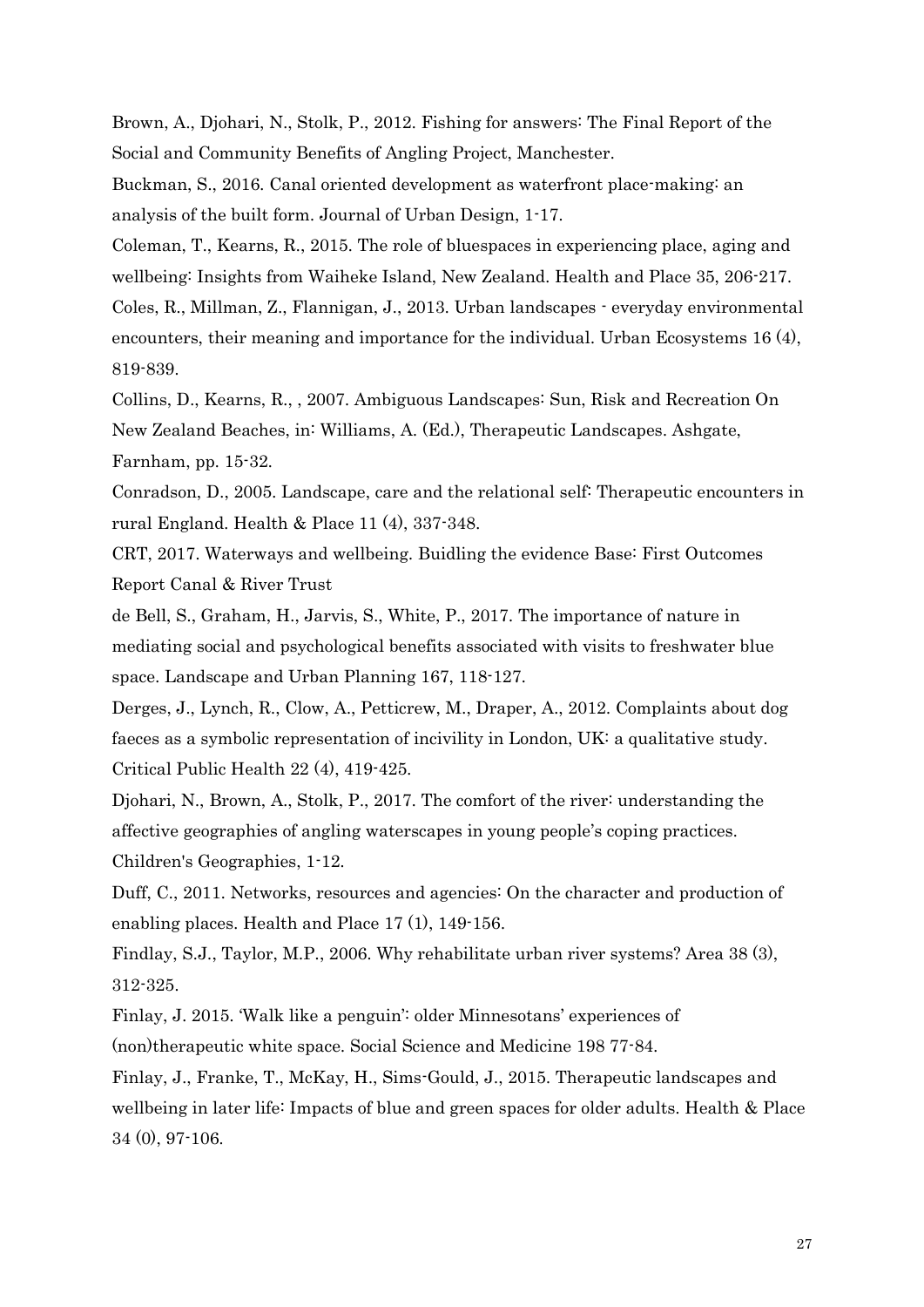Fleuret, S., Atkinson, S., 2007. Wellbeing, health and geography: A critical review and research agenda. New Zealand Geographer 63 (2), 106-118.

Foley, R., 2017. Swimming as an accretive practice in healthy blue space. Emotion, Space and Society 22 (Supplement C), 43-51.

Foley, R., Kistemann, T., 2015. Blue space geographies: Enabling health in place. Health and Place 35, 157-165.

Fonstad, M., 2013. Geographies of water. Annals of the Association of American Geographers (103), 251-252.

Gascon, M., Mas, M.T., Martínez, D., Dadvand, P., Forns, J., Plasència, A.,

Nieuwenhuijsen, M.J., 2015. Mental health benefits of long-term exposure to residential green and blue spaces: A systematic review. International Journal of Environmental Research and Public Health 12 (4), 4354-4379.

Gascon, M., Zijlema, W., Vert, C., White, M.P., Nieuwenhuijsen, M.J., 2017. Outdoor blue spaces, human health and well-being: A systematic review of quantitative studies. International Journal of Hygiene and Environmental Health.

Gatrell, A.C., 2013. Therapeutic mobilities: Walking and 'steps' to wellbeing and health. Health and Place 22, 98-106.

Gesler, W., 1996. Lourdes: Healing in a place of pilgrimage. Health and Place 2 (2), 95- 105.

Gorman, R., 2017. Smelling therapeutic landscapes: Embodied encounters within spaces of care farming. Health and Place 47, 22-28.

Haeffner, M., Jackson-Smith, D., Buchert, M., Risley, J., 2017. "Blue" space accessibility and interactions: Socio-economic status, race, and urban waterways in Northern Utah. Landscape and Urban Planning 167, 136-146.

Hartig, T., Mitchell, R., De Vries, S., Frumkin, H., 2014. Nature and health, Annual Review of Public Health, pp. 207-228.

Head, L., and Atchison, J. 2012 Ingrained. Ashgate, London.

Herzog, T.R., 1985. A cognitive analysis of preference for waterscapes. Journal of Environmental Psychology 5 (3), 225-241.

Hijdra, A., Woltjer, J., Arts, J., 2015. Troubled waters: An institutional analysis of ageing Dutch and American waterway infrastructure. Transport Policy 42, 64-74.

Innes, M., 2004. Signal crimes and signal disorders: notes on deviance as communicative action1. The British Journal of Sociology 55 (3), 335-355.

Kaaristo, M., Rhoden, S., 2017. Everyday life and water tourism mobilities: mundane aspects of canal travel. Tourism Geographies 19 (1), 78-95.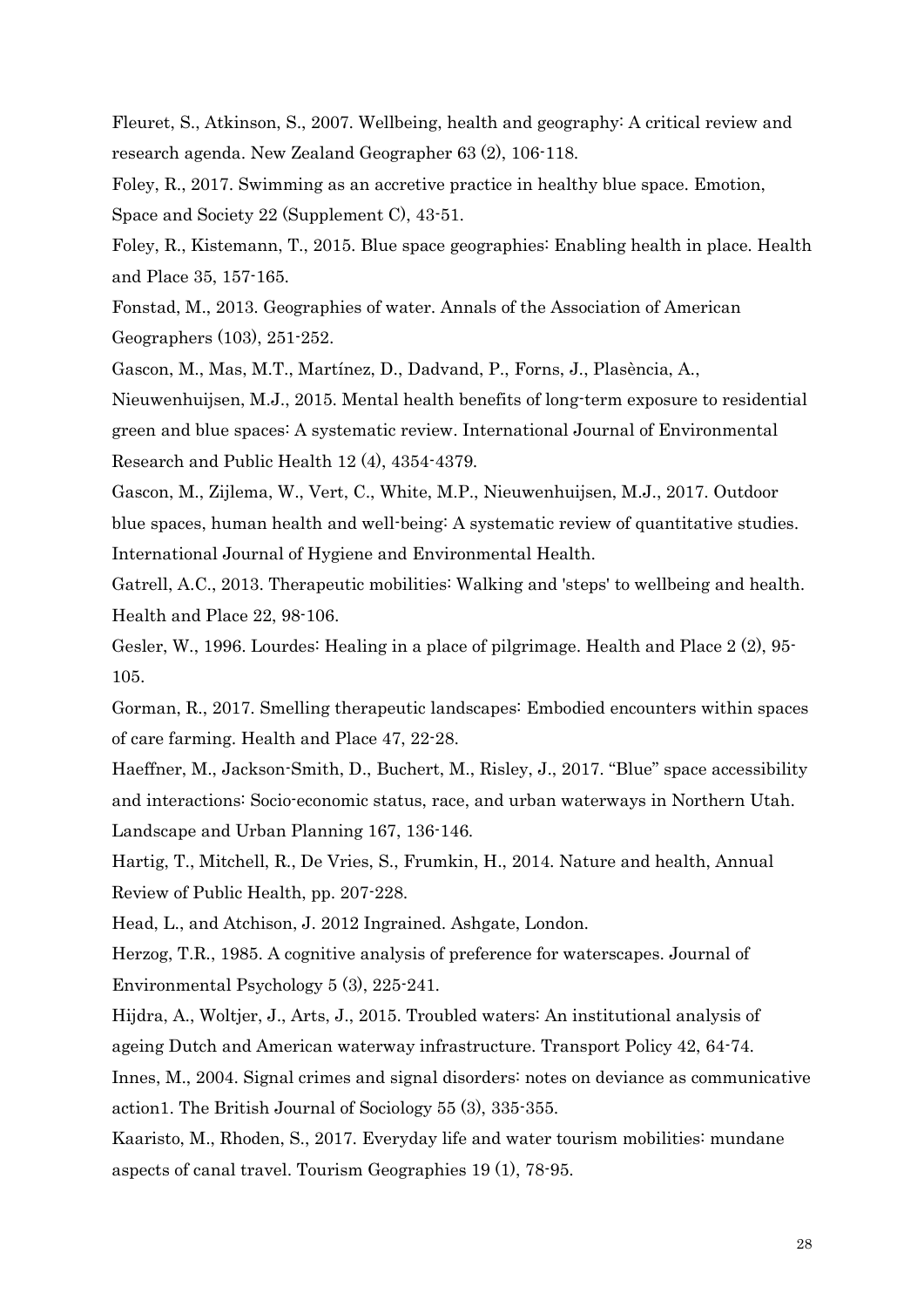Karmanov, D., Hamel, R., 2008. Assessing the restorative potential of contemporary urban environment(s): Beyond the nature versus urban dichotomy. Landscape and Urban Planning 86 (2), 115-125.

Kearns, R.A., Collins, D., Conradson, D., 2014. A healthy island blue space: From space of detention to site of sanctuary. Health and Place 30, 107-115.

Lengen, C. 2015. The effects of colours, shapes and boundaries of landscapes on perception, emotion and mentalising processes promoting health and wellbeing. Health & Place 35 166-177.,

Milligan, C., Bingley, A., 2007. Restorative places or scary spaces? The impact of woodland on the mental well-being of young adults. Health & Place 13 (4), 799-811. Nordh, H., Hartig, T., Hagerhall, C.M., Fry, G., 2009. Components of small urban parks that predict the possibility for restoration. Urban Forestry & Urban Greening 8 (4), 225- 235.

Nutsford, D., Pearson, A.L., Kingham, S., Reitsma, F., 2016. Residential exposure to visible blue space (but not green space) associated with lower psychological distress in a capital city. Health and Place 39, 70-78.

Pitt, H., 2014. Therapeutic experiences of community gardens: putting flow in its place. Health & Place 27 (Supplement C), 84-91.

Raymond, C.M., Gottwald, S., Kuoppa, J., Kyttä, M., 2016. Integrating multiple elements of environmental justice into urban blue space planning using public participation geographic information systems. Landscape and Urban Planning 153, 198- 208.

Rosenberg, M. 2017. Health geography III: Old ideas, new ideas or new determinisms? Progress in Human Geography 41(6), 832-842.

Sander, H.A., Zhao, C., 2015. Urban green and blue: Who values what and where? Land Use Policy 42, 194-209.

Strang, V., 2005. Common Senses. Journal of Material Culture 10 (1), 92-120.

Strang, V., 2014. Fluid consistencies. Material relationality in human engagements with water. Archaeological Dialogues 21 (2), 133-150.

Tang, L., Jang, S., 2010. The Evolution from Transportation to Tourism: The Case of the New York Canal System. Tourism Geographies 12 (3), 435-459.

Thomas, F., 2015. The role of natural environments within women's everyday health and wellbeing in Copenhagen, Denmark. Health and Place 35, 187-195.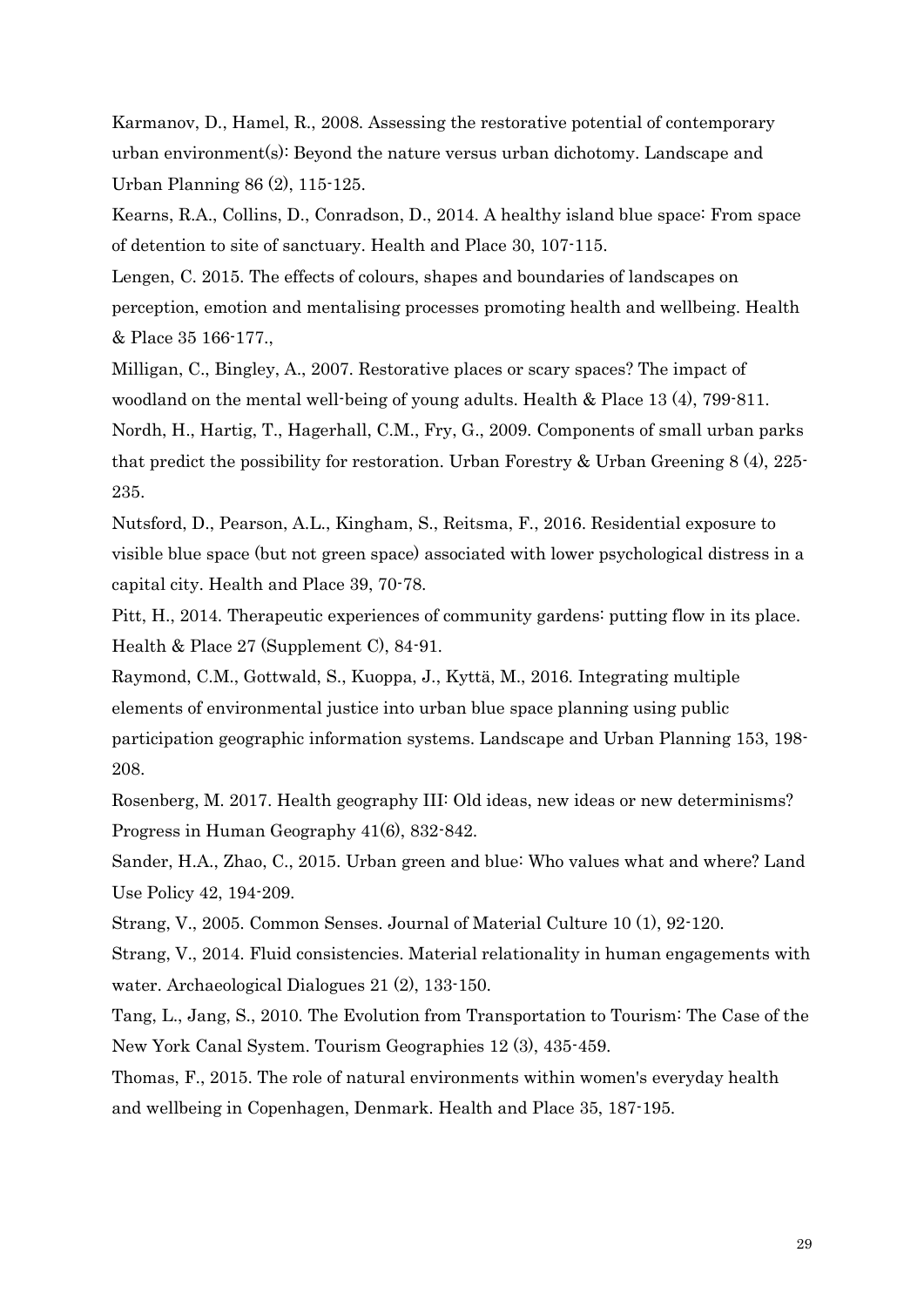Völker, S., Kistemann, T., 2011a. The impact of blue space on human health and wellbeing - Salutogenetic health effects of inland surface waters: A review. International Journal of Hygiene and Environmental Health 214 (6), 449-460.

Völker, S., Kistemann, T., 2011b. The impact of blue space on human health and wellbeing – Salutogenetic health effects of inland surface waters: A review. International Journal of Hygiene and Environmental Health 214 (6), 449-460.

Völker, S., Kistemann, T., 2013. "I'm always entirely happy when I'm here!" Urban blue enhancing human health and well-being in Cologne and Düsseldorf, Germany. Social Science & Medicine 78 (0), 113-124.

Völker, S., Kistemann, T., 2015. Developing the urban blue: Comparative health responses to blue and green urban open spaces in Germany. Health and Place 35, 196- 205.

Völker, S., Matros, J., Claßen, T., 2016. Determining urban open spaces for healthrelated appropriations: a qualitative analysis on the significance of blue space. Environmental Earth Sciences 75 (13).

Wakefield, S., McMullan, C., 2005. Healing in places of decline: (re)imagining everyday landscapes in Hamilton, Ontario. Health & Place 11 (4), 299-312.

ward, M., 2017. Swimming in a contained space: Understanding the experience of indoor lap swimmers. Health and Place 46, 315-321.

Wheeler, B.W., Lovell, R., Higgins, S.L., White, M.P., Alcock, I., Osborne, N.J., Husk, K., Sabel, C.E., Depledge, M.H., 2015. Beyond greenspace: An ecological study of population general health and indicators of natural environment type and quality. International Journal of Health Geographics 14 (1).

Wheeler, B.W., White, M., Stahl-Timmins, W., Depledge, M.H., 2012. Does living by the coast improve health and wellbeing. Health and Place 18 (5), 1198-1201.

White, M., Smith, A., Humphryes, K., Pahl, S., Snelling, D., Depledge, M., 2010. Blue space: The importance of water for preference, affect, and restorativeness ratings of natural and built scenes. Journal of Environmental Psychology 30 (4), 482-493.

White, M.P., Alcock, I., Wheeler, B.W., Depledge, M.H., 2013. Coastal proximity, health and well-being: Results from a longitudinal panel survey. Health and Place 23, 97-103. Williams, A., 2007. Therapeutic Landscape. Ashgate, London.

Wyles, K.J., Pahl, S., Thomas, K., Thompson, R.C., 2016. Factors That Can Undermine the Psychological Benefits of Coastal Environments. Environment and Behavior 48 (9), 1095-1126.